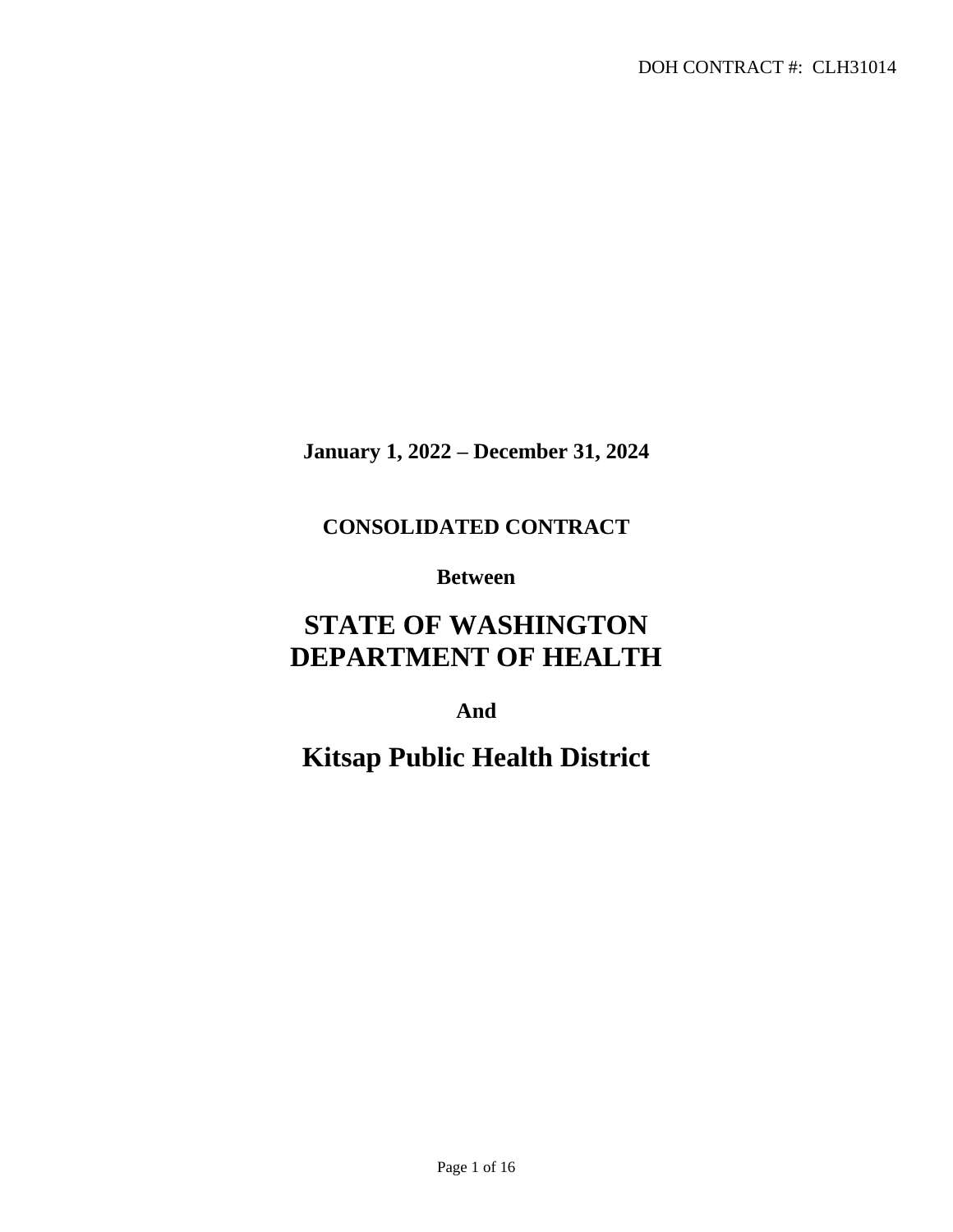# **Table of Contents**

| 1.  |  |  |
|-----|--|--|
| 2.  |  |  |
| 3.  |  |  |
| 4.  |  |  |
| 5.  |  |  |
| 6.  |  |  |
| 7.  |  |  |
| 8.  |  |  |
| 9.  |  |  |
| 10. |  |  |
| 11. |  |  |
| 12. |  |  |
| 13. |  |  |
| 14. |  |  |
| 15. |  |  |
| 16. |  |  |
| 17. |  |  |
| 18. |  |  |
| 19. |  |  |
| 20. |  |  |
| 21. |  |  |
| 22. |  |  |
| 23. |  |  |
| 24. |  |  |
| 25. |  |  |
| 26. |  |  |
| 27. |  |  |
| 28. |  |  |
| 29. |  |  |
| 30. |  |  |
| 31. |  |  |
| 32. |  |  |
| 33. |  |  |
| 34. |  |  |
| 35. |  |  |
| 36. |  |  |
|     |  |  |
|     |  |  |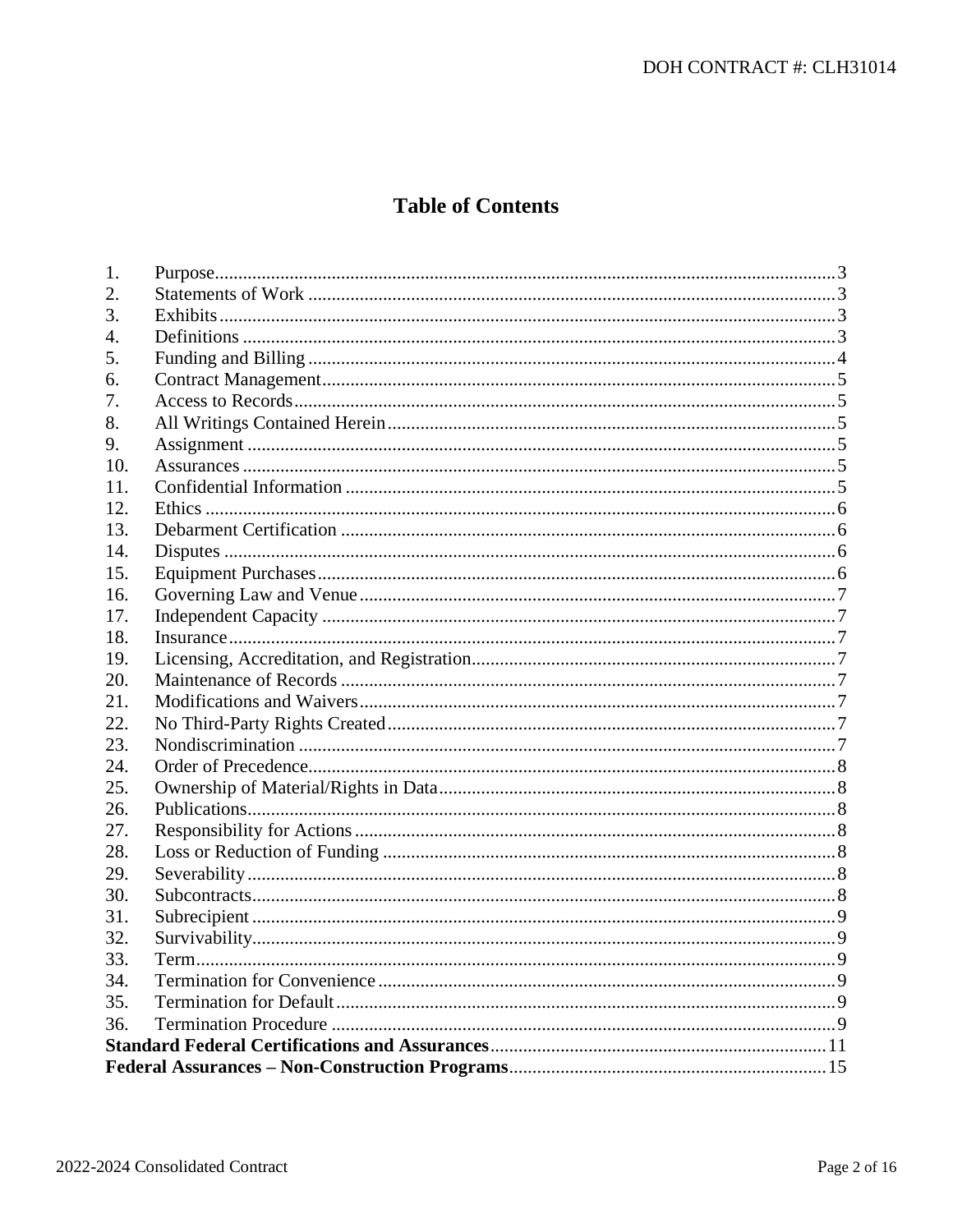## <span id="page-2-0"></span>**CONSOLIDATED CONTRACT between STATE OF WASHINGTON DEPARTMENT OF HEALTH (Referred to as "DOH") and KITSAP PUBLIC HEALTH DISTRICT (Referred to as "LHJ") for**

## **THE DELIVERY OF PUBLIC HEALTH SERVICES FOR THE PERIOD OF**

#### **January 1, 2022 through December 31, 2024**

#### **1. Purpose**

This Contract is entered into in accordance with RCW 43.70.512, RCW 43.70.515, the general statutory powers of the Secretary of the Department of Health (DOH), including at RCW 43.70.020 and .43.70.040, the general statutory powers of local health jurisdictions (LHJs), including at RCW 70.05.060, RCW 70.05.070, RCW 70.08.020, and RCW 70.46.060, the authority for joint or cooperative action provided for under chapter 39.34 RCW, and the LHJ's home rule charter authority. The purpose of this Contract is to define the parties' joint and cooperative relationship. The contract and all statements of work adopted under its provisions are intended to facilitate the delivery of public health services to the people in Washington State. This Contract is the result of cooperative planning efforts between the LHJ and DOH.

#### **2. Statements of Work**

The individual program activities, requirements, and outcomes/deliverables to be achieved by the parties under this Contract shall be mutually agreed to and issued as Exhibit A, Statements of Work, subsequent to the execution of this Contract. The LHJ shall furnish the necessary personnel, equipment, material and/or services and otherwise do all things necessary for or incidental to the performance of the work as set forth.

#### **3. Exhibits**

This Contract shall incorporate mutually agreed to and issued amendments throughout the Contract term, as the following Exhibits:

- Exhibit A Statements of Work
- Exhibit B Allocations

#### **4. Definitions**

As used throughout this Contract and unless amended for a particular Statement of Work, the following terms shall have the meanings set forth below:

"Assistance Listing Number": The unique identifying code assigned to a federal assistance program which identifies the awarding agency.

"Budget, Accounting, and Reporting System (BARS)": The system designed by the State Auditor's office for collecting, consolidating, and reporting financial budgeting and accounting information from all local governmental units.

"Client": An agency, firm, organization, individual or other entity applying for or receiving services provided by the LHJ under this Contract.

"Confidential Information": Information protected from disclosure under federal or state law.

"Contract Coordinator": Each party's designated contact for all notices required or permitted under this Contract.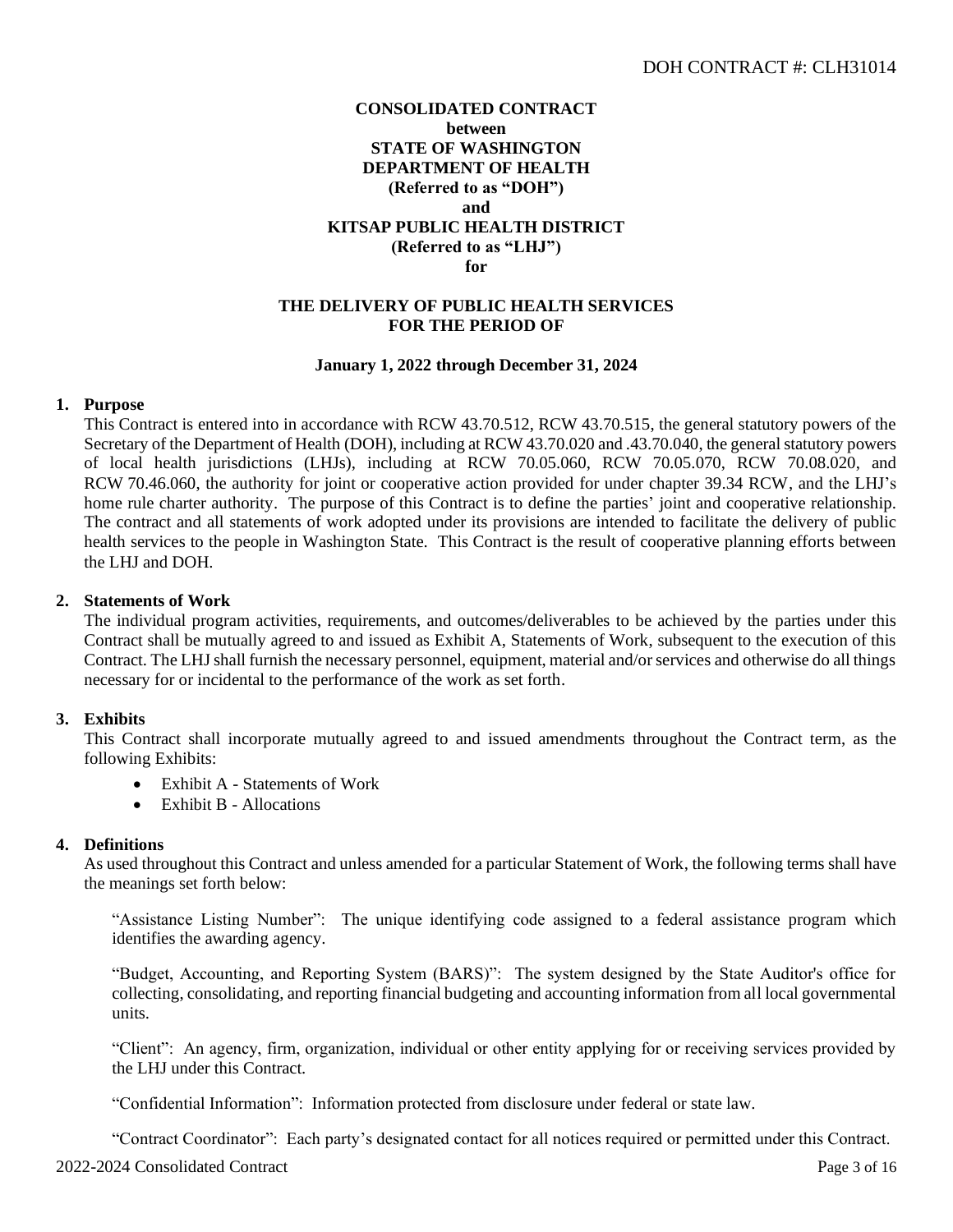<span id="page-3-0"></span>"Contracting Officer": The DOH Contracts and Procurement Office Director and his/her delegates within that office authorized to execute this agreement on behalf of DOH.

"Contractor": An entity that provides goods or services to DOH and others. A contractor normally operates its business in a competitive environment, provides its goods and/or services to many different purchasers during normal business hours, and is not subject to the compliance requirements of the federal program.

"Equipment": When used in this Contract is defined as an article of non-expendable, tangible property other than land, buildings, or fixtures which is used in operations and having a useful life of more than one year and an acquisition cost of \$5,000 or more, or as otherwise stated.

"Federal Assistance": Assistance provided by a federal agency in the form of grants, contracts, loans, loan guarantees, property, cooperative agreements, interest subsidies, insurance, or direct appropriations, but does not include direct federal cash assistance to individuals.

"Federal Funding Accountability and Transparency Act (FFATA or the Transparency Act)": A federal act to make information available online so the public can see how federal funds are spent.

"Fixed Assets": Fixed assets are property and/or equipment obtained through donation, gift, purchase, capital lease, or construction with a service life of more than one year.

"Program Contact": Each party's designated contact for those purposes identified in the Exhibit A, Statements of Work.

"Subcontractor": Any individual or group contracted with the LHJ to perform all or part of the services included in this Contract. This term will also apply to situations where an LHJ's subcontractor contracts with another individual or group to perform all or part of the services included in its agreement with the LHJ.

"Subrecipient" or "Subgrantee": A non-federal entity that receives a subaward of federal grant money or goods directly or indirectly from DOH and makes decisions regarding who can receive what federal assistance; has its performance measured against the objectives contained in the DOH agreement with the federal government; makes decisions on how to operate the program to accomplish the program goals; has the obligation to comply with federal subrecipient requirements; and/or use federal funds to carry out a program for the public purpose specified in the authorizing statute.

## **5. Funding and Billing**

A. DOH shall pay the LHJ for services as set forth in Exhibit A, Statements of Work, not to exceed funding amounts as detailed in Exhibit B, Allocations (as executed).

The LHJ will advise the Program Contact identified in the applicable Statement of Work in writing 90 calendar days prior to the end of the funded period, or as soon as practicable thereafter, if the LHJ anticipates not using all Contract funding.

- B. If the Exhibit A, Statement of Work, is supported by federal funds that require compliance with FFATA (the Transparency Act), the corresponding checkbox on the statement of work will be checked.
- C. Total consideration for this Contract shall be modified by mutually agreed to amendments issued on a periodic basis.

The LHJ will submit accurate and timely billings which, for clarity and consistency, will be prepared using the form provided and following the instructions located on the DOH website, [www.doh.wa.gov.](http://www.doh.wa.gov/) DOH will authorize payment only upon satisfactory completion and acceptance of deliverables and for allowable costs as outlined in the statement of work and/or budget.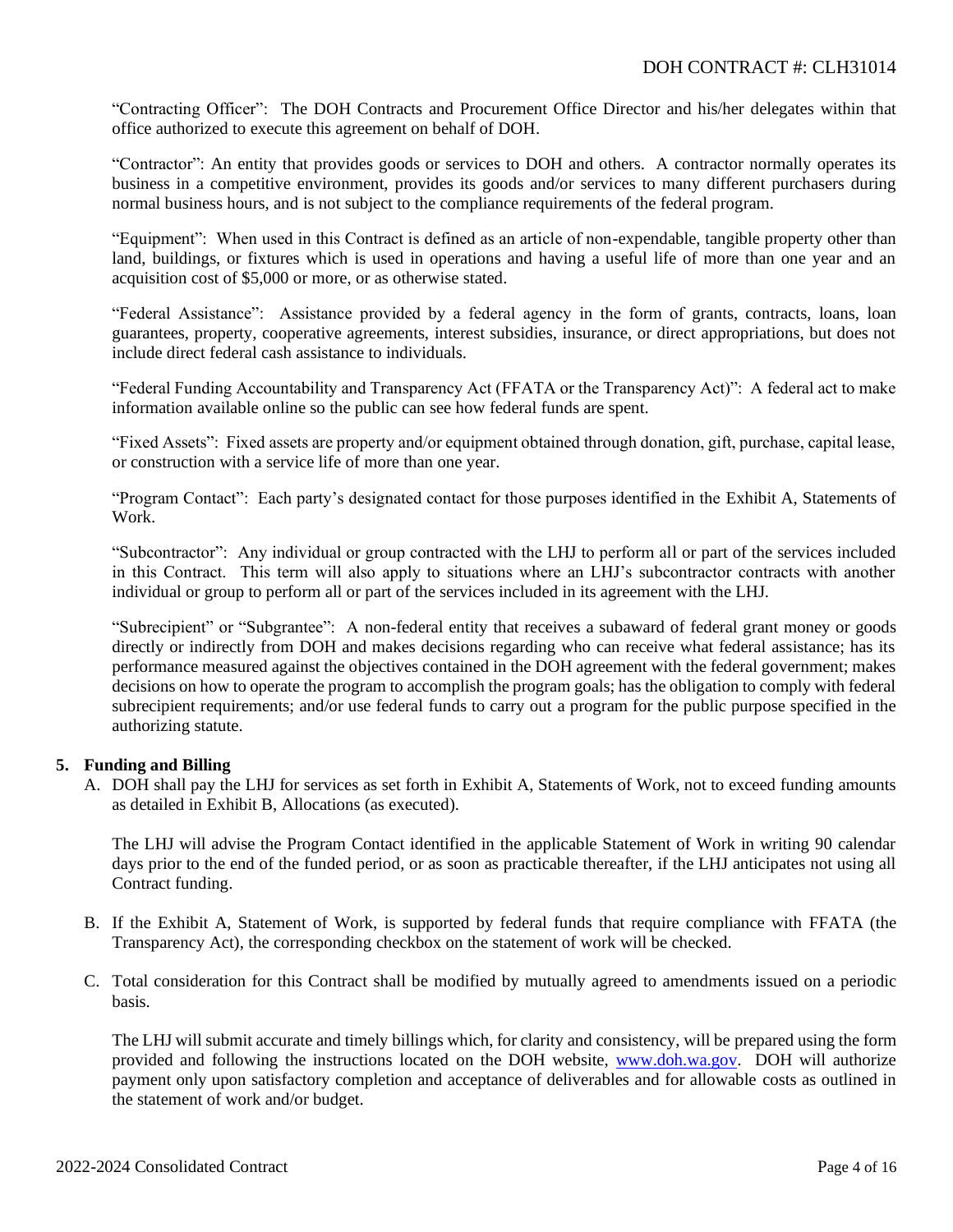<span id="page-4-0"></span>D. The LHJ will submit a DOH BARS Financial Report on a DOH-provided template by April 15th for the prior calendar year.

## **6. Contract Management**

Unless otherwise specified in the Contract, the following individuals are the contacts ("Contract Coordinators") for all notices required or permitted under this Contract:

| <b>LHJ</b> Contract Coordinator:                        |                   | <b>DOH Contract Coordinator:</b>           |  |
|---------------------------------------------------------|-------------------|--------------------------------------------|--|
| <b>Name:</b> April Fisk                                 |                   | <b>Name:</b> Brenda Henrikson              |  |
| <b>Title:</b> Contract Administrator                    |                   | <b>Title:</b> Contracts Specialist         |  |
| <b>Mailing Address:</b>                                 |                   | <b>Mailing Address:</b>                    |  |
| 345 6 <sup>th</sup> Street, Suite 300                   |                   | PO Box 47905                               |  |
| Bremerton, WA 98337-1866                                |                   | Olympia, WA 98504-7905                     |  |
| <b>Physical Address:</b>                                |                   | <b>Physical Address:</b>                   |  |
| Same as above.                                          |                   | 101 Israel Rd SE                           |  |
|                                                         |                   | Tumwater, WA 98501-5570                    |  |
| <b>Phone: 360-728-2235</b>                              | Fax: 360-813-1379 | <b>Phone:</b> 360 -236-3933                |  |
| <b>Email Address: april.fisk@kitsappublichealth.org</b> |                   | Email Address: brenda.henrikson@doh.wa.gov |  |

A party may change its Contract Coordinator or its Program Contact by providing written notice to the other party. DOH Program Contacts can be found in the Exhibit A, Statements of Work.

## **7. Access to Records**

To the extent authorized by applicable federal and state law, the parties shall provide access to records relevant to this Contract to each other, the Joint Legislative Audit and Review Committee, the State Auditor, and authorized federal officials, at no additional cost. Inspections shall occur at reasonable times and upon reasonable notice.

## **8. All Writings Contained Herein**

This Contract contains all the terms and conditions agreed upon by the parties. No other understandings, oral or otherwise, regarding the subject matter of this Contract shall be deemed to exist or to bind any of the parties hereto. The individuals signing this Contract and subsequent amendments certify by their signatures that they are authorized to sign this Contract on behalf of their respective entity.

## **9. Assignment**

Except for subcontracting as authorized in this Contract, the LHJ shall not assign or delegate, in whole or in part, this Contract or any of its rights, duties, obligations, or responsibilities, without the prior written consent of DOH's Contracting Officer, which consent shall not be unreasonably withheld.

## **10. Assurances**

The parties agree that all activity pursuant to this Contract shall be in accordance with all applicable current federal, state and local laws, rules, and regulations.

The LHJ acknowledges its agreement to comply with federal certifications and assurances by signing and returning the following:

- 1. Standard Federal Certifications and Assurances (page 11)
- 2. Federal Assurances for Non-Construction Programs (page 15)

#### **11. Confidential Information**

The parties agree to comply with all state and federal statutes and regulations relating to Confidential Information. DOH and LHJ will limit access to the Confidential Information to the fewest number of people necessary to complete the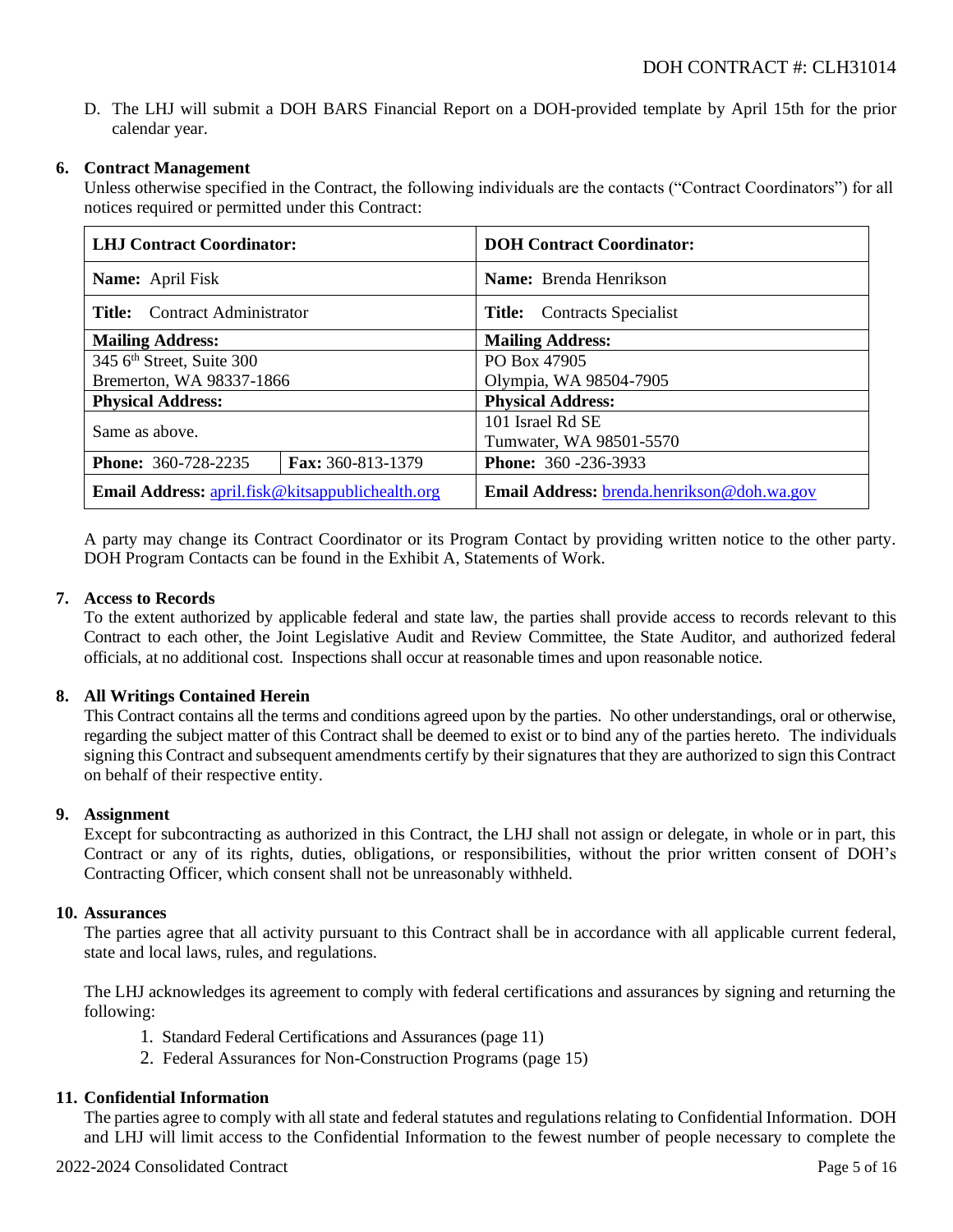<span id="page-5-0"></span>work. Everyone having access to Confidential Information covered by this Contract must agree to protect the confidentiality of the information.

Either party to this Contract may designate certain Confidential Information as "Confidential Information/Notice Requested." The designation shall be made by clearly stamping, watermarking, or otherwise marking each page of the Confidential Information. If a third-party requestor seeks information that has been marked "Confidential Information/Notice Requested," notice shall be given to the marking party prior to release of the information. Such notice shall be provided to the program contact no less than five (5) business days prior to the date of disclosure, to allow the party objecting to disclosure to seek a protective order from the proper tribunal.

DOH and LHJ agree to establish, document and maintain security practices and safeguards consistent with state and federal laws, regulations, standards, and guidelines to prevent unauthorized access, use, or disclosure of Confidential Information in any form. In accordance with federal and state contracting requirements, DOH may monitor, audit, or investigate LHJ management of Confidential Information relating to this Contract. Working together, the LHJ and DOH may use any and all tools available to track Contract related Confidential Information.

If one of the parties becomes aware of an actual or suspected breach of confidentiality, that party will promptly notify the Contract Coordinator for the other party of the facts. The parties will work within their respective organizations to take any steps necessary to determine the scope of the breach and to restore reasonable security to the Confidential Information. Both parties agree to mitigate any known harmful effects of a breach in confidentiality, including notifying affected individuals to the extent required by law. The parties will also reasonably cooperate with law enforcement as appropriate.

## **12. Ethics**

Both parties and their officers shall comply with all ethics laws applicable to their activities under this Contract, including Chapters 42.23 and 42.52 RCW. If a violation occurs and is not cured within a reasonable time after notice, the other party shall have the right to terminate this Contract. This section is expressly subject to the Disputes section of this Contract.

## **13. Debarment Certification**

The LHJ, by signing this Contract, certifies that the LHJ is not presently debarred, suspended, proposed for debarment, declared ineligible, or voluntarily excluded from participating in this Contract by any federal department or agency. The LHJ also agrees to include the above requirement in all subcontracts into which it enters. The LHJ will notify DOH of any such events that may occur during the term of the Contract.

#### **14. Disputes**

Except as otherwise provided in this contract, when a dispute arises between the parties and it cannot be resolved by direct negotiation, the parties agree to participate in good faith in non-binding mediation. The mediator shall be chosen by agreement of the parties. If the parties cannot agree on a mediator, the parties shall use a mediation service located in Washington State that selects a qualified mediator for the parties. Each party shall bear its own costs for mediation and each party shall contribute equally to the mediator's fee, if any. The parties agree that mediation shall precede any action in a judicial tribunal.

Nothing in this contract shall be construed to limit the parties' choice of a mutually acceptable alternate dispute resolution method in addition to the dispute resolution procedure outlined above.

#### **15. Equipment Purchases**

Equipment purchased by the LHJ for use by the LHJ or its subcontractors during the term of this Contract using federal funds, in whole or in part, shall be the property of the LHJ. The use, management and disposal of the equipment must comply with federal requirements. These requirements are found in the Office of Management and Budget's (OMB's) Uniform Guidance, Title 2 Code of Federal Regulations Part 200 (2 CFR 200) - Uniform Administrative Requirements, Cost Principles, and Audit Requirements for Federal Awards, or are included in the federal funding agency's regulations.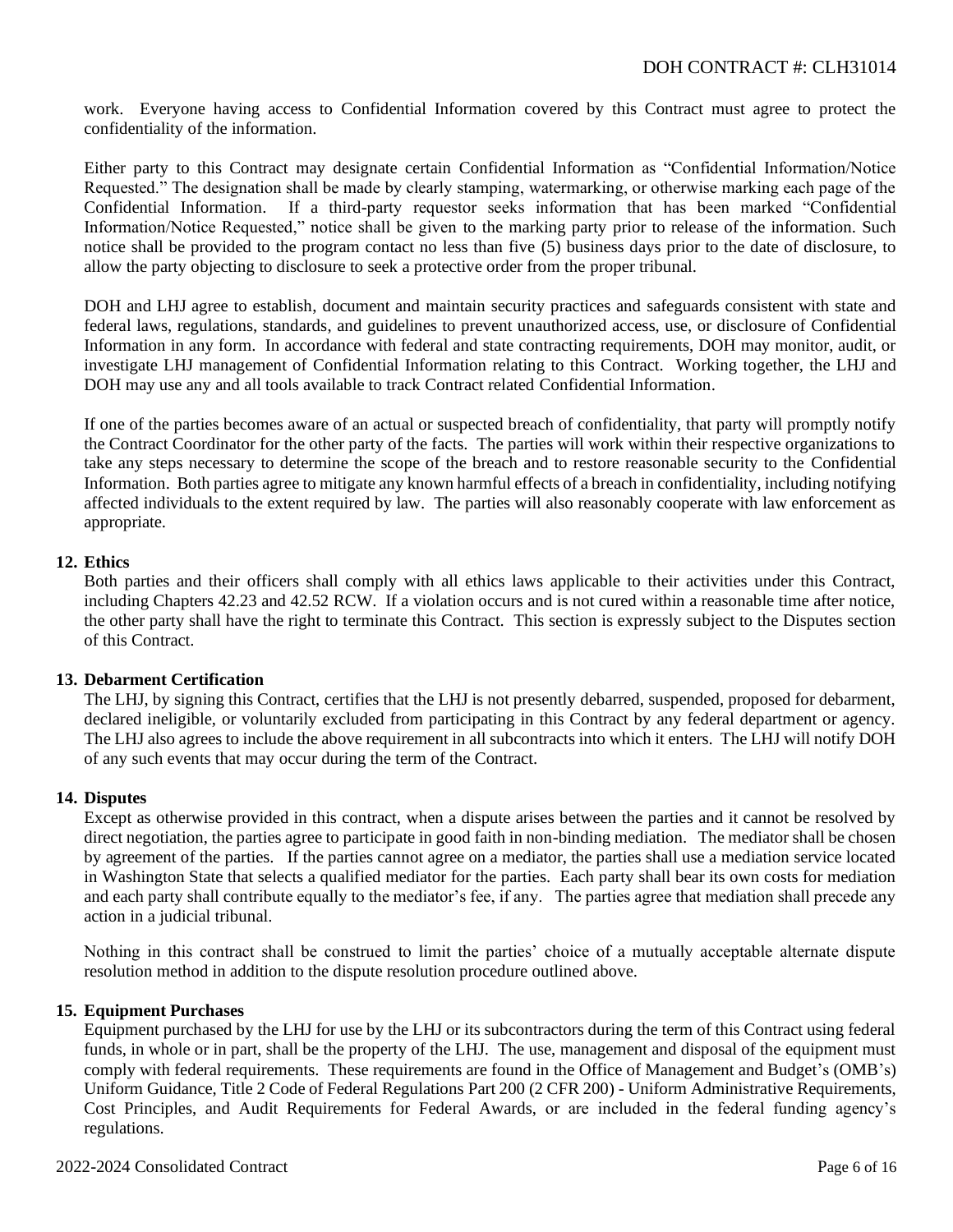#### <span id="page-6-0"></span>**16. Governing Law and Venue**

The laws of the state of Washington govern this Contract. In the event of a lawsuit by the LHJ against DOH arising under this Contract, venue shall be proper only in Thurston County, Washington. In the event of a lawsuit by DOH against the LHJ arising under this Contract, venue shall be proper only in the county in which the LHJ is located or in either of the two nearest judicial districts within the meaning of RCW 36.01.050.

### **17. Independent Capacity**

The employees or agents of each party who are engaged in the performance of this Contract shall continue to be employees or agents of that party and shall not be considered for any purpose to be employees or agents of the other party.

#### **18. Insurance**

The LHJ certifies that it is self-insured, is a member of a risk pool, or maintains insurance coverages sufficient to cover obligations under this Contract. Each party shall pay for losses for which it is found liable. The LHJ agrees to require all subcontractors to maintain insurance in types and with limits as may be determined by the LHJ and/or its risk manager, unless the LHJ and DOH agree otherwise.

#### **19. Licensing, Accreditation, and Registration**

The LHJ shall comply with all applicable local, state, and federal licensing, accreditation and registration requirements and standards, necessary for the performance of this Contract.

#### **20. Maintenance of Records**

Each party to this Contract shall maintain books, records, documents and other evidence that sufficiently and properly reflect all direct and indirect costs expended by it. All books, records, documents, and other material relevant to this Contract will be retained for six (6) years after expiration. If any litigation, claim or audit is started before the expiration of the six-year period, the records shall be retained until all litigation, claims, or audit findings involving the records have been resolved.

Each party will use reasonable security procedures and protections to assure that records and documents provided by the other party are not erroneously disclosed to third parties. Both parties agree to continue protecting records until such time as the information is destroyed in accordance with applicable state and federal records retention laws.

## **21. Modifications and Waivers**

This Contract, or any term or condition, may be modified only by a written amendment signed by the DOH Contracting Officer and the authorized representative for the LHJ. Either party may propose an amendment.

Failure or delay on the part of either party to exercise any right, power, privilege or remedy provided under this Contract shall not constitute a waiver. No provision of this Contract may be waived by either party except in a writing signed by the DOH Contracting Officer or the authorized representative of the LHJ.

## **22. No Third-Party Rights Created**

This Contract, or any program hereunder, is entered into solely for the benefit of the two parties thereto and shall not be construed as giving rise to any right, remedy or expectancy of any kind or nature on the part of any third party.

## **23. Nondiscrimination**

During the performance of this Contract, the LHJ and DOH shall comply with all federal and state nondiscrimination laws, regulations and policies. In the event of the LHJ's noncompliance or refusal to comply with any nondiscrimination law, regulation or policy, this Contract may be rescinded, canceled or terminated in whole or in part, and the LHJ may be declared ineligible for further contracts with DOH. The LHJ shall, however, be given a reasonable time in which to cure this noncompliance. Any dispute may be resolved in accordance with the "Disputes" procedure set forth herein.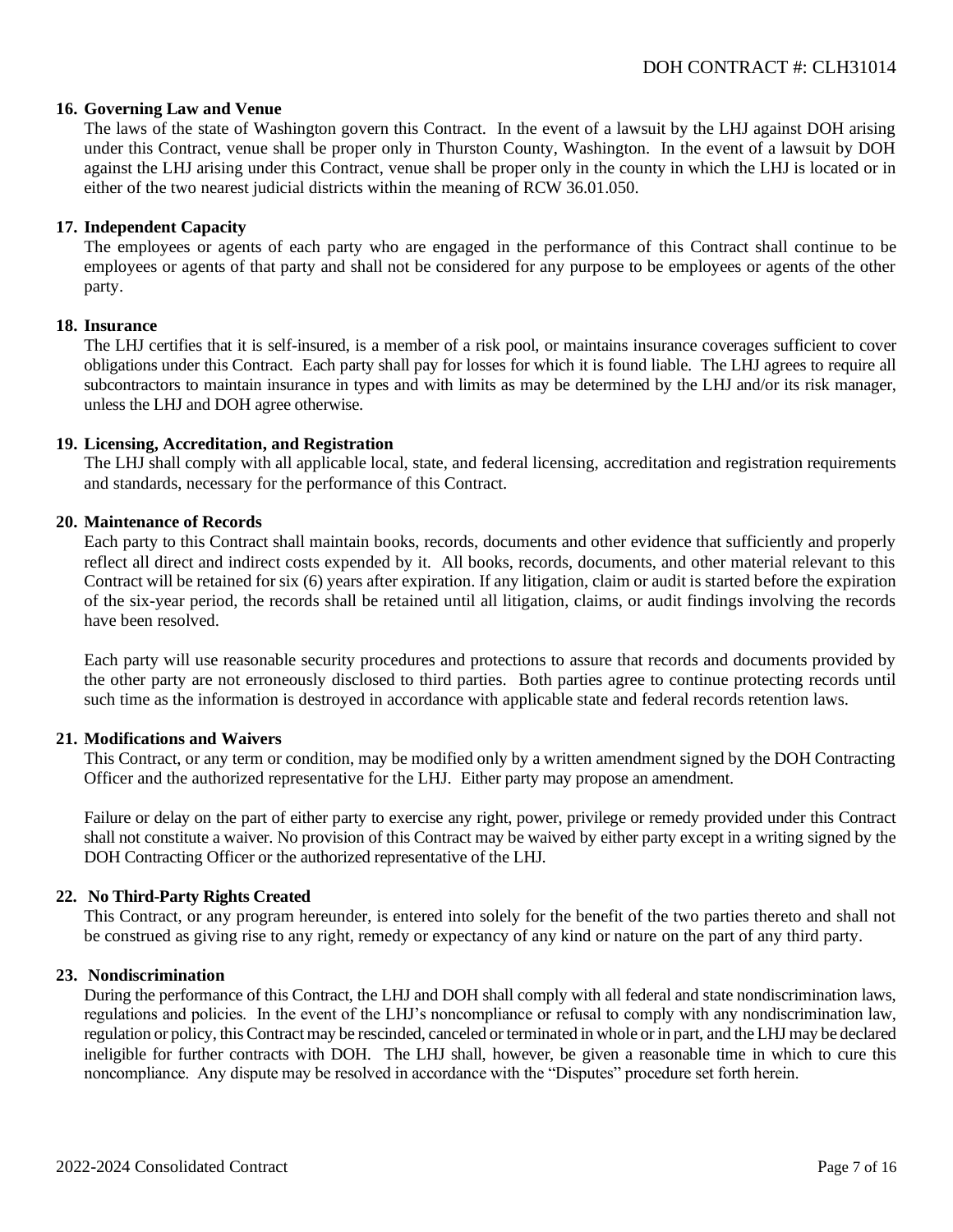## <span id="page-7-0"></span>**24. Order of Precedence**

In the event of an inconsistency in the terms of this Contract, or between its terms and any applicable statute or rule, the inconsistency shall be resolved by giving precedence in the following order:

- Applicable state and federal statutes, and local laws, rules and regulations.
- Terms and conditions of this Contract.
- Statements of Work.
- Any other provisions of this Contract, including other materials incorporated by reference.

## **25. Ownership of Material/Rights in Data**

Records and other documents relevant to this Contract, in any medium, furnished by one party to this Contract to the other party, will remain the property of the furnishing party, unless otherwise agreed. Data which is delivered under the Contract shall be transferred to DOH with a nonexclusive, royalty-free, perpetual, irrevocable license to publish, translate, reproduce, modify, deliver, perform, dispose of, and to authorize others to do so; provided that such license shall be limited to the extent which the LHJ has a right to grant such a license. The LHJ shall exert all reasonable effort to advise DOH, at the time of delivery of data furnished under this Contract, of all known or potential invasions of privacy contained therein and of any portion of such document which was not produced in the performance of this Contract. DOH shall receive prompt written notice of each notice or claim or copyright infringement received by the LHJ with respect to any data delivered under this Contract. DOH shall have the right to modify or remove any restrictive markings placed upon the data by the LHJ, provided that if DOH modifies or removes such markings without the LHJ's approval, it assumes all liability for doing so.

## **26. Publications**

Any program reports, articles, and publications that result from information gathered through use of state and federal funds must acknowledge receiving support from DOH and/or the appropriate federal agencies. Correspondingly, such documents resulting from information gathered through use of local funds must acknowledge receipt of such local support.

## **27. Responsibility for Actions**

Each party to this Contract shall be solely responsible for the acts and omissions of its own officers, employees, and agents in the performance of this Contract. Neither party to this Contract will be responsible for the acts and omissions of entities or individuals not party to this Contract. DOH and the LHJ shall cooperate in the defense of tort lawsuits, when possible.

## **28. Loss or Reduction of Funding**

In the event funding from state, federal, or other sources is withdrawn, reduced, or limited in any way after the effective date of this contract and prior to normal completion, DOH may elect to suspend or terminate the contract, in whole or in part, under the "Termination for Convenience" clause with a ten (10) business day notice to LHJ, to the extent possible, subject to renegotiation at DOH's discretion under those new funding limitations and conditions.

## **29. Severability**

If any term or condition of this Contract is held invalid, such invalidity shall not affect the validity of the other terms or conditions of this Contract, provided, however, that the remaining terms and conditions can still fairly be given effect.

#### **30. Subcontracts**

Unless specifically noted as not allowable within a Statement of Work, the LHJ may subcontract any or all of the services or other obligations specified in this Contract. The LHJ will require the subcontractor to comply with all the applicable terms and conditions of this Contract, including all terms, conditions, certifications and assurances. The LHJ agrees it is responsible for assuring adequate performance on the part of the subcontractor.

The parties agree that all subcontractors must be responsible for any liabilities created by their actions or omissions. In the event DOH, LHJ, and subcontractor are found by a jury or trier of fact to be jointly and severally liable for personal injury damages arising from any act or omission, then each entity shall be responsible for its proportionate share.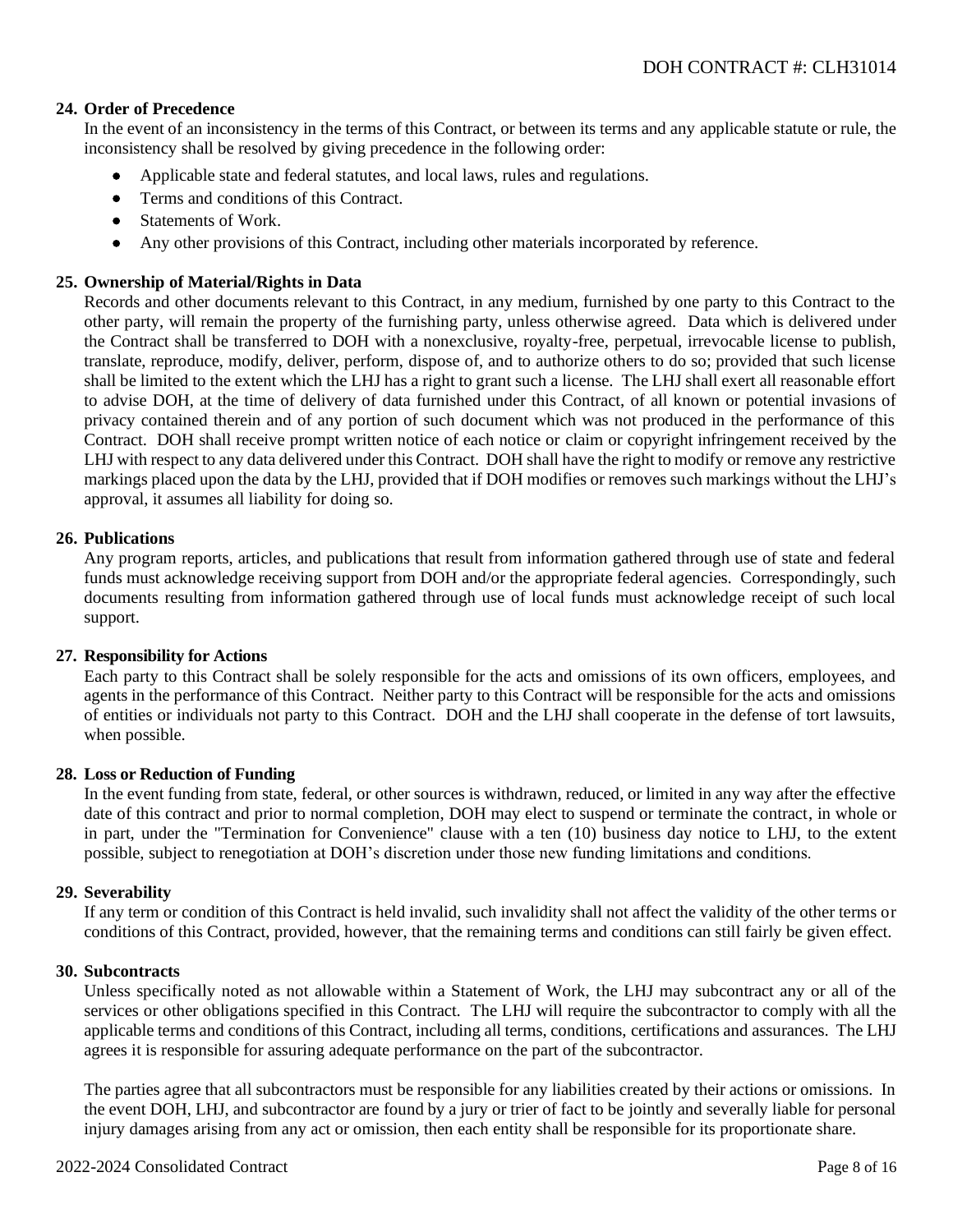## <span id="page-8-0"></span>**31. Subrecipient**

For those activities designated as "subrecipient" in Exhibit A, Statements of Work, the LHJ must comply with applicable federal requirements, including but not limited to OMB's Uniform Guidance at 2 CFR 200, Subparts D (Post Federal Award Requirements), E (Cost Principles) and F (Audit Requirements), and program specific federal regulations. If the LHJ expends \$500,000 or more in federal awards from all sources, it is responsible for obtaining appropriate audits. If the LHJ expends \$750,000 or more in federal grants or awards from all sources, it is responsible for obtaining the required single audit.

## **32. Survivability**

The terms and conditions contained in this Contract, which by their sense and context are intended to survive the expiration of the Contract, shall survive. Surviving terms include, but are not limited to: Access to Records, Confidential Information, Disputes, Responsibility for Actions, Maintenance of Records, Ownership of Material/Rights in Data, Subcontracts, Termination for Convenience, Termination for Default, and Termination Procedure.

## **33. Term**

This Contract will be in effect following execution by the parties from January 1, 2022 through December 31, 2024, unless terminated earlier as provided herein.

## **34. Termination for Convenience**

Except as otherwise provided in this Contract, either party may terminate or suspend this Contract, or any program hereunder, for convenience by providing at least thirty (30) days' advance written notice to the other party.

If DOH elects to suspend the Contract, in whole or in part, LHJ shall stop work as of the effective date of DOH's written notice of suspension. During suspension, each Party will reasonably notify the other of any conditions that may affect resumption of performance. Upon DOH's written notice to resume performance, LHJ shall resume work unless the LHJ provides notice to DOH that services cannot be resumed. If LHJ cannot resume performance, the Contract or affected Exhibit A, Statement of Work, will be deemed terminated upon the date the LHJ received notice to suspend performance.

## **35. Termination for Default**

- (a) In the event of a default by either party under this Contract, the nondefaulting party may give written notice to the defaulting party that it intends to terminate this Contract, or any program hereunder, if the default is not cured within thirty (30) days of the date of the notice, or such longer period of time as may be reasonable under the circumstances. If the default is not cured within that time, the nondefaulting party may then notify the defaulting party in writing that this Contract is terminated. In the event of such termination, the nondefaulting party shall have all rights and remedies available to it under general law.
- (b) A disputed termination for default is expressly subject to the Disputes section of this Contract.

## **36. Termination Procedure**

Upon termination DOH may require the LHJ to deliver to DOH any non-LHJ-owned equipment, data, or other property specifically produced or acquired for the performance of such part of this Contract as has been terminated.

DOH shall pay to the LHJ the agreed upon price, if separately stated, for completed work and services accepted by DOH. In addition DOH shall pay the amount determined by DOH's Contracting Officer for (a) completed work and services for which no separate price is stated, (b) partially completed work and services, (c) other property or services which are accepted by DOH, and (d) the protection and preservation of the property. Disagreement by the LHJ with the determination of DOH's Contracting Officer that relates to the obligations or amounts due to the LHJ shall be considered a dispute within the meaning of the "Disputes" clause of this Contract. DOH may withhold from any amounts due the LHJ for such completed work or services such sum as DOH's Contracting Officer reasonably determines to be necessary to protect DOH against potential loss or liability. The rights and remedies of DOH provided in this section shall not be exclusive and are in addition to any other rights and remedies provided by law or under this Contract.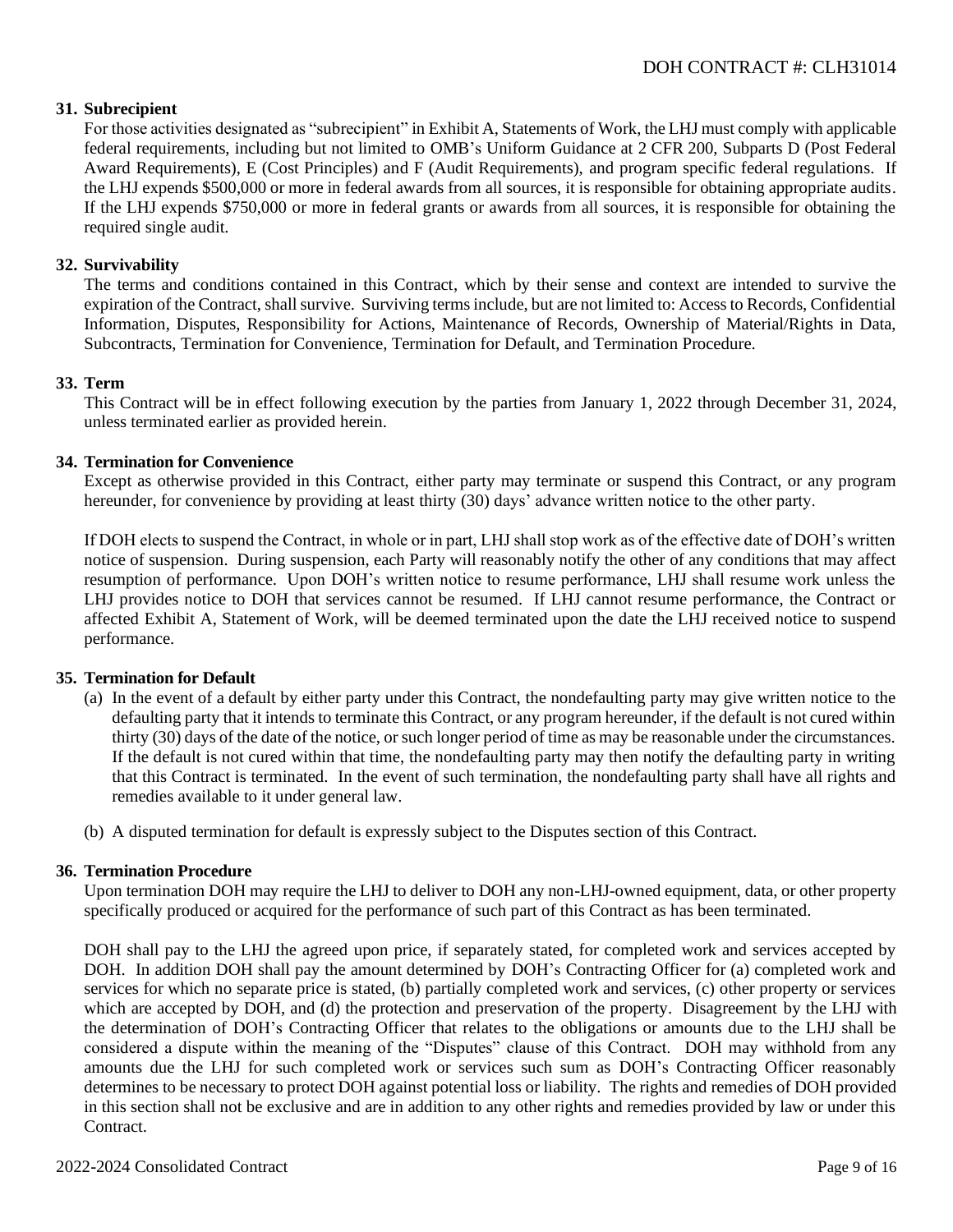After receipt of a written notice of termination, the LHJ shall:

- Stop work under the Contract on the date and to the extent specified in the notice;
- Place no further orders or subcontracts for materials, services, or facilities, except as necessary to complete such portion of the work not terminated;
- Assign to DOH, to the extent reasonably directed by DOH's Contracting Officer and to the extent that the LHJ has the legal right to do so, all of the right, title, and interest of the LHJ under the orders and subcontracts in which case DOH has the right, at its reasonable discretion, to settle or pay any or all claims arising out of the termination of such orders and subcontracts.
- Settle all outstanding liabilities and all claims arising out of orders or subcontracts, with the approval or ratification of DOH's Contracting Officer to the extent he/she may reasonably require, which approval or ratification shall be final for all the purposes of this clause;
- Transfer title to DOH and deliver, as reasonably directed by DOH's Contracting Officer, any property which, if the Contract had been completed, would have been required to be furnished to DOH;
- Complete performance of such part of the work not terminated by DOH's Contracting Officer; and,
- Take such action as may be necessary, or as DOH's Contracting Officer may reasonably direct, for the protection and preservation of the property related to this Contract which is in the possession of the LHJ, or its subcontractors, and in which DOH has or may acquire an interest.

| KITSAP PUBLIC HEALTH DISTRICT                             | <b>STATE OF WASHINGTON</b><br>DEPARTMENT OF HEALTH            |
|-----------------------------------------------------------|---------------------------------------------------------------|
| Signature:                                                | Signature:                                                    |
| Keith Grellner<br>Keith Grellner (Dec 17, 2021 12:01 PST) | Brenda Henrikson<br>Brenda Henrikson (Dec 20, 2021 06:58 PST) |
| Title:                                                    | Title:                                                        |
| Administrator                                             | <b>Contracts Specialist</b>                                   |
| Print Name:                                               | Print Name:                                                   |
| Keith Grellner                                            | Brenda Henrikson                                              |
| Date:                                                     | Date:                                                         |
| Dec 17, 2021                                              | Dec 20, 2021                                                  |

#### **IN WITNESS WHEREOF, the parties have executed this Contract.**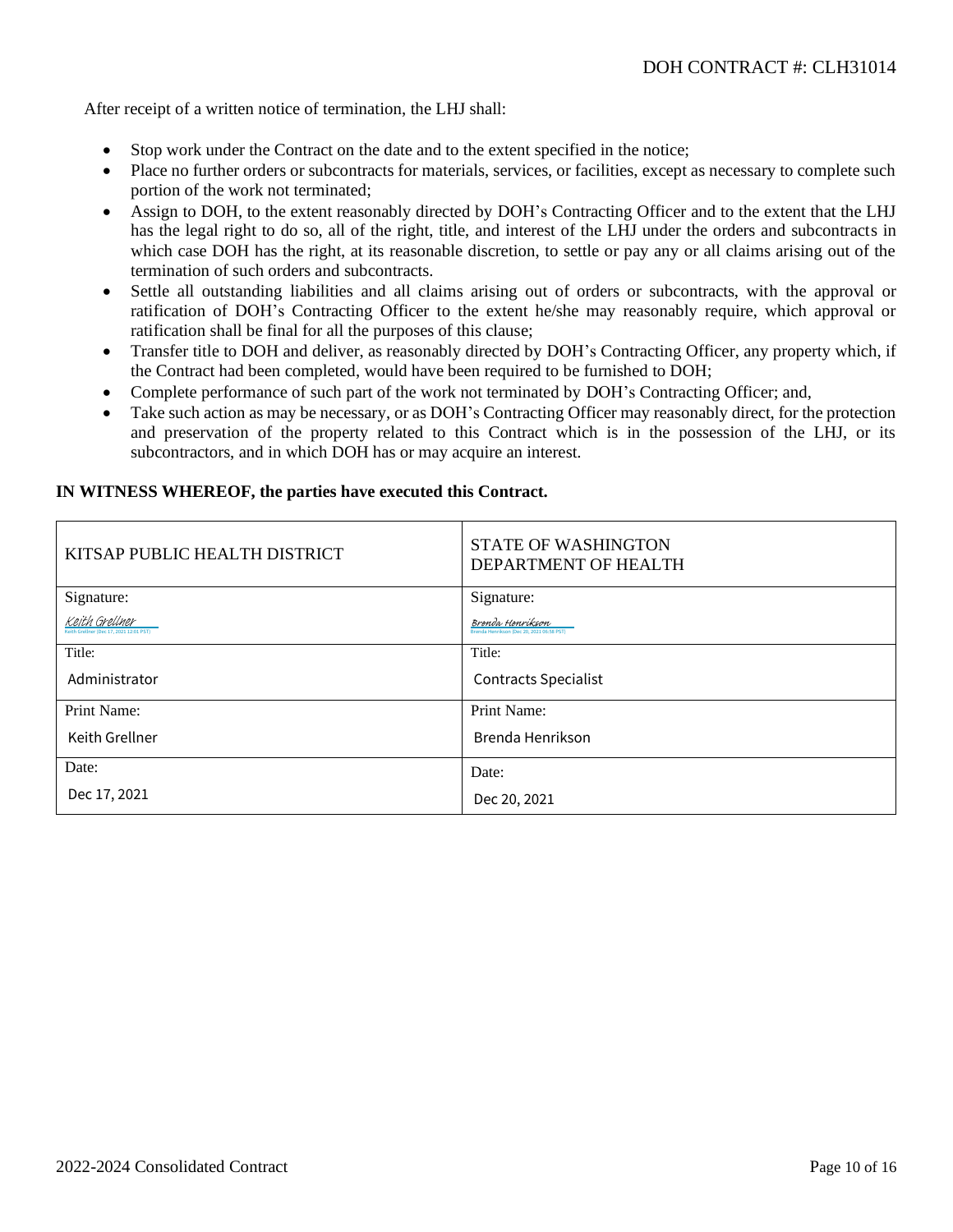## <span id="page-10-0"></span>**Standard Federal Certifications and Assurances**

Following are the Assurances, Certifications, and Special Conditions that apply to all federally funded (in whole or in part) agreements administered by the Washington State Department of Health.

## **CERTIFICATIONS**

#### 1. **CERTIFICATION REGARDING DEBARMENT AND SUSPENSION**

The undersigned (authorized official signing for the contracting organization) certifies to the best of his or her knowledge and belief, that the contractor, defined as the primary participant in accordance with 45 CFR Part 76, and its principals:

- A. Are not presently debarred, suspended, proposed for debarment, declared ineligible, or voluntarily excluded from covered transactions by any Federal Department or agency;
- B. Have not within a 3-year period preceding this contract been convicted of or had a civil judgment rendered against them for commission of fraud or a criminal offense in connection with obtaining, attempting to obtain, or performing a public (Federal, State, or local) transaction or contract under a public transaction; violation of Federal or State antitrust statutes or commission of embezzlement, theft, forgery, bribery, falsification or destruction of records, making false statements, or receiving stolen property;
- C. Are not presently indicted or otherwise criminally or civilly charged by a governmental entity (Federal, State, or local) with commission of any of the offenses enumerated in paragraph (b) of this certification; and
- D. Have not within a 3-year period preceding this contract had one or more public transactions (Federal, State, or local) terminated for cause or default.

Should the contractor not be able to provide this certification, an explanation as to why should be placed after the assurances page in the contract.

The contractor agrees by signing this contract that it will include, without modification, the clause titled Certification Regarding Debarment, Suspension, Ineligibility, and Voluntary Exclusion--Lower Tier Covered Transactions in all lower tier covered transactions (i.e., transactions with sub- grantees and/or contractors) and in all solicitations for lower tier covered transactions in accordance with 45 CFR Part 76.

## 2. **CERTIFICATION REGARDING DRUG-FREE WORKPLACE REQUIREMENTS**

The undersigned (authorized official signing for the contracting organization) certifies that the contractor will, or will continue to, provide a drug-free workplace in accordance with 45 CFR Part 76 by:

- A. Publishing a statement notifying employees that the unlawful manufacture, distribution, dispensing, possession or use of a controlled substance is prohibited in the grantee's workplace and specifying the actions that will be taken against employees for violation of such prohibition;
- B. Establishing an ongoing drug-free awareness program to inform employees about:
	- 1) The Dangers of drug abuse in the workplace;
	- 2) The contractor's policy of maintaining a drug-free workplace;
	- 3) Any available drug counseling, rehabilitation, and employee assistance programs; and
	- 4) The penalties that may be imposed upon employees for drug abuse violations occurring in the workplace;
- C. Making it a requirement that each employee to be engaged in the performance of the contract be given a copy of the statement required by paragraph 1) above;
- D. Notifying the employee in the statement required by paragraph 1), above, that, as a condition of employment under the contract, the employee will:
	- 1) Abide by the terms of the statement; and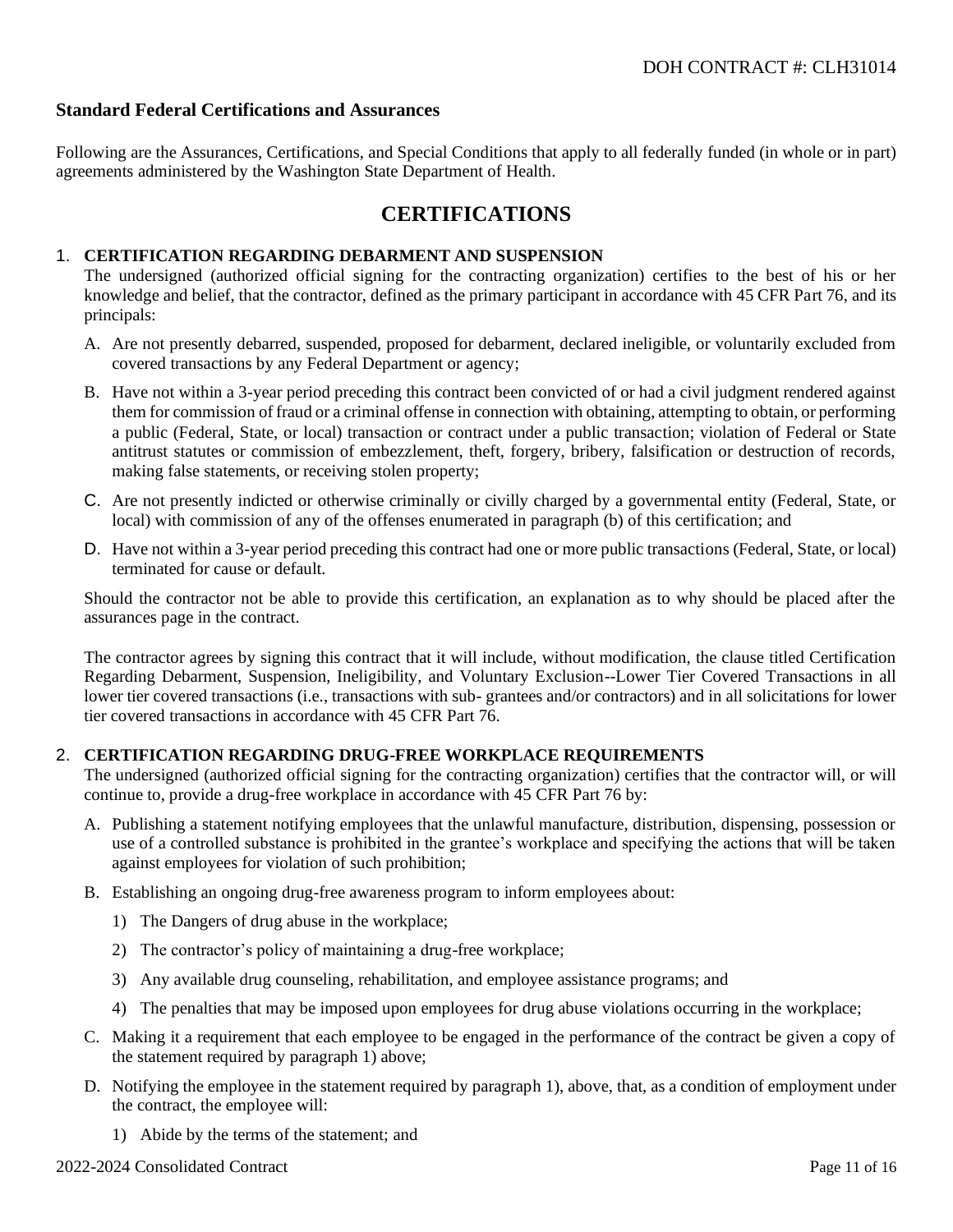- 2) Notify the employer in writing of his or her conviction for a violation of a criminal drug statute occurring in the workplace no later than five calendar days after such conviction;
- E. Notifying the agency in writing within ten calendar days after receiving notice under paragraph D. 2) from an employee or otherwise receiving actual notice of such conviction. Employers of convicted employees must provide notice, including position title, to every contract officer or other designee on whose contract activity the convicted employee was working, unless the Federal agency has designated a central point for the receipt of such notices. Notice shall include the identification number(s) of each affected grant;
- F. Taking one of the following actions, within 30 calendar days of receiving notice under paragraph D. 2) with respect to any employee who is so convicted:
	- 1) Taking appropriate personnel action against such an employee, up to and including termination, consistent with the requirements of the Rehabilitation Act of 1973, as amended; or
	- 2) Requiring such employee to participate satisfactorily in a drug abuse assistance or rehabilitation program approved for such purposes by a Federal, State, or local health, law enforcement, or other appropriate agency;
- G. Making a good faith effort to continue to maintain a drug-free workplace through implementation of paragraphs (A), (B), (C), (D), (E), and (F).

For purposes of paragraph (E) regarding agency notification of criminal drug convictions, DOH has designated the following central point for receipt of such notices:

Compliance and Internal Control Officer Department of Health – Office of Financial Services PO Box 47901 Olympia, WA 98504-7901

## **3. CERTIFICATION REGARDING LOBBYING**

Title 31, United States Code, Section 1352, entitled "Limitation on use of appropriated funds to influence certain Federal contracting and financial transactions," generally prohibits recipients of Federal grants and cooperative agreements from using Federal (appropriated) funds for lobbying the Executive or Legislative Branches of the Federal Government in connection with a SPECIFIC grant or cooperative agreement. Section 1352 also requires that each person who requests or receives a Federal grant or cooperative agreement must disclose lobbying undertaken with non-Federal (nonappropriated) funds. These requirements apply to grants and cooperative agreements EXCEEDING \$100,000 in total costs (45 CFR Part 93).

The undersigned (authorized official signing for the contracting organization) certifies, to the best of his or her knowledge and belief, that:

- A. No Federal appropriated funds have been paid or will be paid, by or on behalf of the undersigned, to any person for influencing or attempting to influence an officer or employee of any agency, a Member of Congress, an officer or employee of Congress, or an employee of a Member of Congress in connection with the awarding of any Federal contract, the making of any Federal grant, the making of any Federal loan, the entering into of any cooperative agreement, and the extension, continuation, renewal, amendment, or modification of any Federal contract, grant, loan, or cooperative agreement.
- B. If any funds other than Federally appropriated funds have been paid or will be paid to any person for influencing or attempting to influence an officer or employee of any agency, a Member of Congress, an officer or employee of Congress, or an employee of a Member of Congress in connection with this Federal contract, grant, loan, or cooperative agreement, the undersigned shall complete and submit Standard Form-LLL, "Disclosure of Lobbying Activities," in accordance with its instructions. (If needed, Standard Form-LLL, "Disclosure of Lobbying Activities," its instructions, and continuation sheet are included at the end of this application form.)
- C. The undersigned shall require that the language of this certification be included in the award documents for all subcontracts at all tiers (including subcontracts, subcontracts, and contracts under grants, loans and cooperative agreements) and that all subrecipients shall certify and disclose accordingly.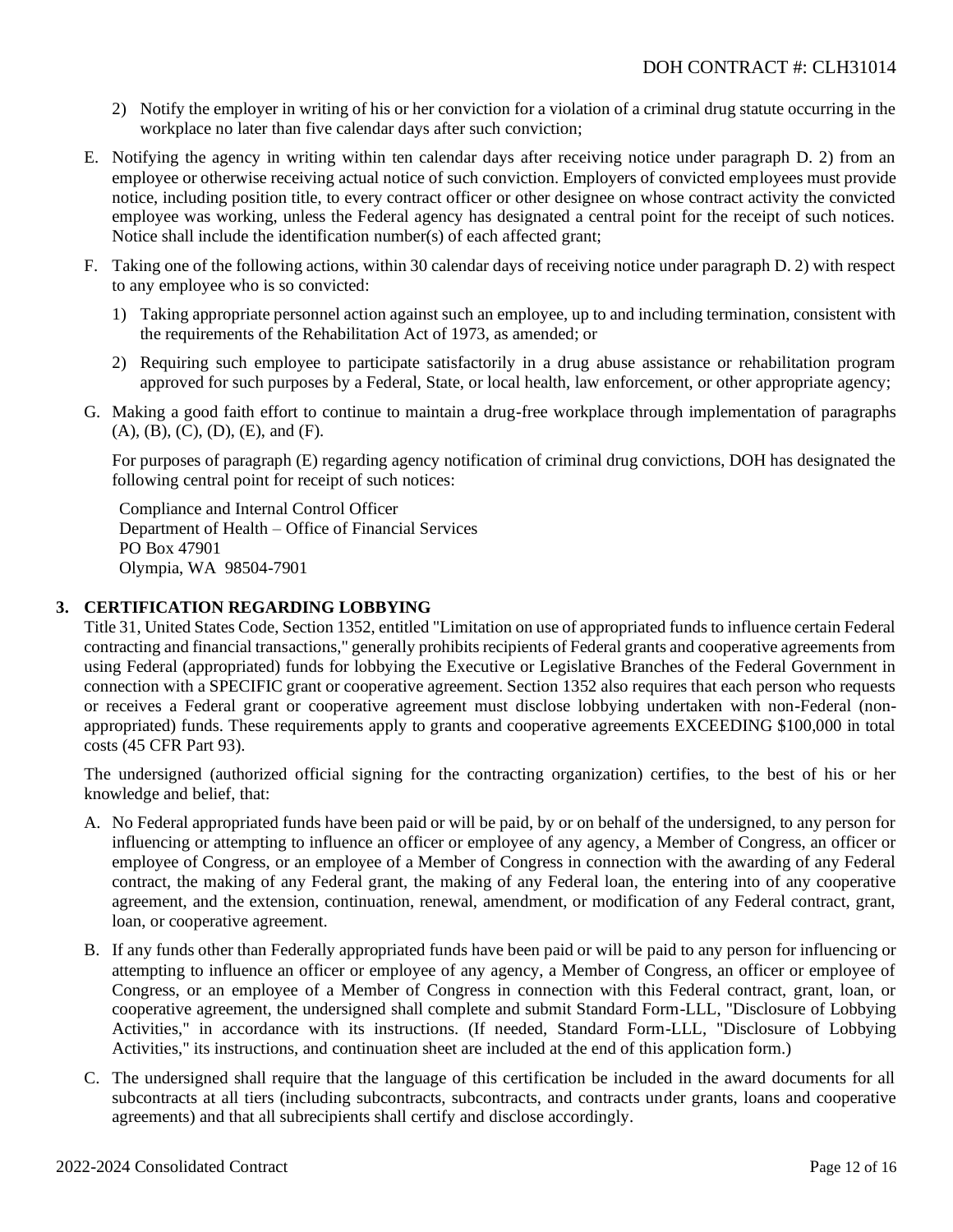This certification is a material representation of fact upon which reliance was placed when this transaction was made or entered into. Submission of this certification is a prerequisite for making or entering into this transaction imposed by Section 1352, U.S. Code. Any person who fails to file the required certification shall be subject to a civil penalty of not less than \$10,000 and not more than \$100,000 for each such failure.

## 4. **CERTIFICATION REGARDING PROGRAM FRAUD CIVIL REMEDIES ACT (PFCRA)**

The undersigned (authorized official signing for the contracting organization) certifies that the statements herein are true, complete, and accurate to the best of his or her knowledge, and that he or she is aware that any false, fictitious, or fraudulent statements or claims may subject him or her to criminal, civil, or administrative penalties. The undersigned agrees that the contracting organization will comply with the Public Health Service terms and conditions of award if a contract is awarded.

## 5. **CERTIFICATION REGARDING ENVIRONMENTAL TOBACCO SMOKE**

Public Law 103-227, also known as the Pro-Children Act of 1994 (Act), requires that smoking not be permitted in any portion of any indoor facility owned or leased or contracted for by an entity and used routinely or regularly for the provision of health, day care, early childhood development services, education or library services to children under the age of 18, if the services are funded by Federal programs either directly or through State or local governments, by Federal grant, contract, loan, or loan guarantee. The law also applies to children's services that are provided in indoor facilities that are constructed, operated, or maintained with such Federal funds. The law does not apply to children's services provided in private residence, portions of facilities used for inpatient drug or alcohol treatment, service providers whose sole source of applicable Federal funds is Medicare or Medicaid, or facilities where WIC coupons are redeemed.

Failure to comply with the provisions of the law may result in the imposition of a civil monetary penalty of up to \$1,000 for each violation and/or the imposition of an administrative compliance order on the responsible entity.

By signing the certification, the undersigned certifies that the contracting organization will comply with the requirements of the Act and will not allow smoking within any portion of any indoor facility used for the provision of services for children as defined by the Act.

The contracting organization agrees that it will require that the language of this certification be included in any subcontracts which contain provisions for children's services and that all subrecipients shall certify accordingly.

The Public Health Services strongly encourages all recipients to provide a smoke-free workplace and promote the nonuse of tobacco products. This is consistent with the PHS mission to protect and advance the physical and mental health of the American people.

## 6. **DEBARMENT, SUSPENSION, AND OTHER RESPONSIBILITY MATTERS - INSTRUCTIONS FOR CERTIFICATION**

By signing and submitting this certification, the prospective contractor is providing the certification set out below.

- A. The inability of a person to provide the certification required below will not necessarily result in denial of participation in this covered transaction. The prospective contractor shall submit an explanation of why it cannot provide the certification set out below. The certification or explanation will be considered in connection with the department or agency's determination whether to enter into this transaction. However, failure of the prospective contractor to furnish a certification or an explanation shall disqualify such person from participation in this transaction.
- B. The certification in this clause is a material representation of fact upon which reliance was placed when the department or agency determined to enter into this transaction. If it is later determined that the prospective contractor knowingly rendered an erroneous certification, in addition to other remedies available to the Federal Government, the department or agency may terminate this transaction for cause of default.
- C. The prospective contractor shall provide immediate written notice to the department or agency to whom this contract is submitted if at any time the prospective contractor learns that its certification was erroneous when submitted or has become erroneous by reason of changed circumstances.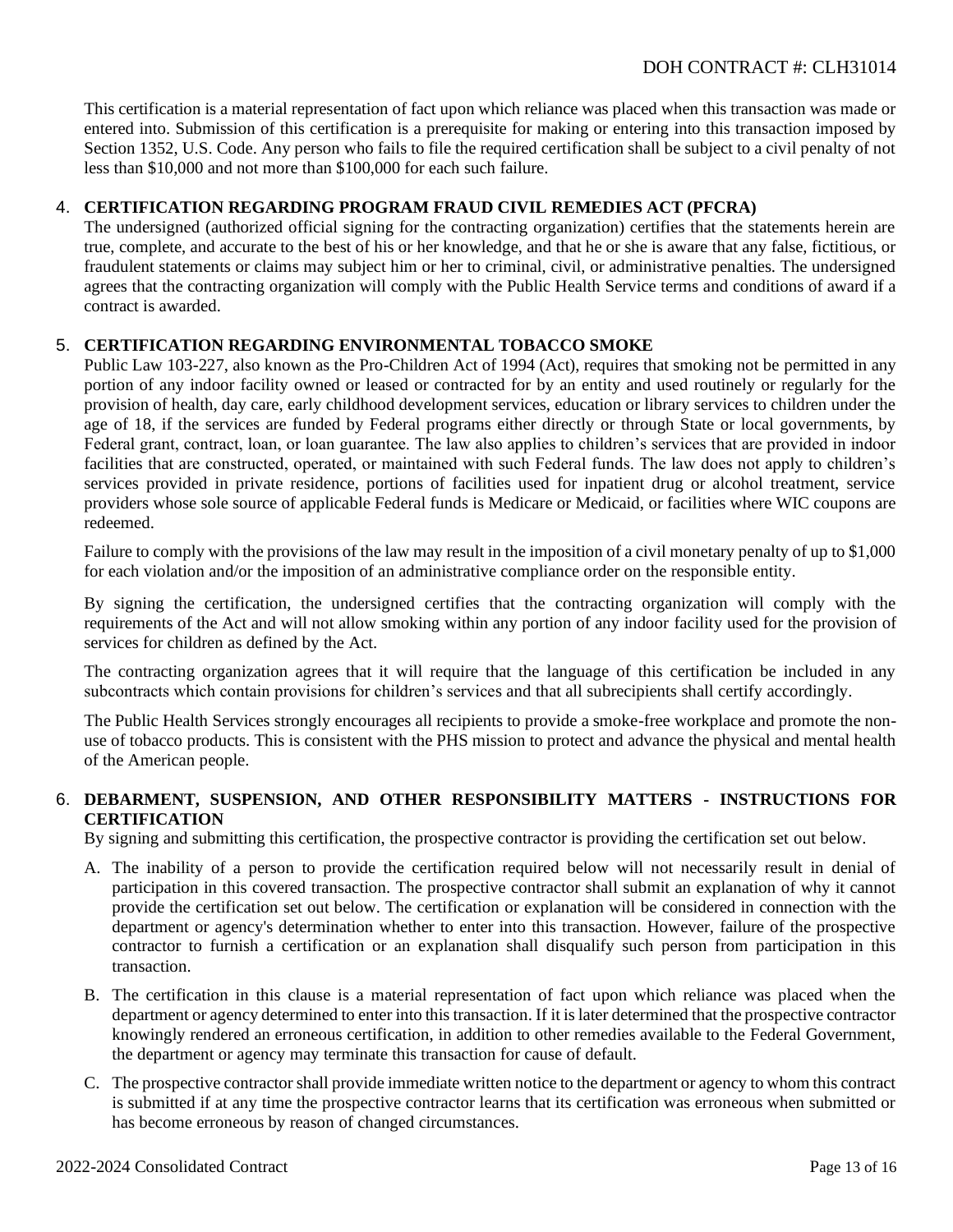- D. The terms covered transaction, debarred, suspended, ineligible, lower tier covered transaction, participant, person, primary covered transaction, principal, proposal, and voluntarily excluded, as used in this clause, have the meanings set out in the Definitions and Coverage sections of the rules implementing Executive Order 12549. You may contact the person to whom this contract is submitted for assistance in obtaining a copy of those regulations.
- E. The prospective contractor agrees by submitting this contract that, should the proposed covered transaction be entered into, it shall not knowingly enter into any lower tier covered transaction with a person who is debarred, suspended, declared ineligible, or voluntarily excluded from participation in this covered transaction, unless authorized by DOH.
- F. The prospective contractor further agrees by submitting this contract that it will include the clause titled Certification Regarding Debarment, Suspension, Ineligibility and Voluntary Exclusion -- Lower Tier Covered Transaction, provided by HHS, without modification, in all lower tier covered transactions and in all solicitations for lower tier covered transactions.
- G. A participant in a covered transaction may rely upon a certification of a prospective participant in a lower tier covered transaction that it is not debarred, suspended, ineligible, or voluntarily excluded from the covered transaction, unless it knows that the certification is erroneous. A participant may decide the method and frequency by which it determines the eligibility of its principals. Each participant may, but is not required to, check the Nonprocurement List (of excluded parties).
- H. Nothing contained in the foregoing shall be construed to require establishment of a system of records in order to render in good faith the certification required by this clause. The knowledge and information of a participant is not required to exceed that which is normally possessed by a prudent person in the ordinary course of business dealings.
- I. Except for transactions authorized under paragraph F. of these instructions, if a participant in a covered transaction knowingly enters into a lower tier covered transaction with a person who is suspended, debarred, ineligible, or voluntarily excluded from participation in this transaction, in addition to other remedies available to the Federal Government, DOH may terminate this transaction for cause or default.

## 7. **CERTIFICATION REGARDING DEBARMENT, SUSPENSION, AND OTHER RESPONSIBILITY MATTERS - PRIMARY COVERED TRANSACTIONS**

A. The contractor certifies to the best of its knowledge and belief, that it and its principals:

- 1) Are not presently debarred, suspended, proposed for debarment, declared ineligible, or voluntarily excluded from covered transactions by any Federal department or agency;
- 2) Have not within a three-year period preceding this contract been convicted of or had a civil judgment rendered against them for commission of fraud or a criminal offense in connection with obtaining, attempting to obtain, or performing a public (Federal, State or local) transaction or contract under a public transaction; violation of Federal or State antitrust statutes or commission of embezzlement, theft, forgery, bribery, falsification or destruction of records, making false statements, or receiving stolen property;
- 3) Are not presently indicted for or otherwise criminally or civilly charged by a governmental entity (Federal, State or local) with commission of any of the offenses enumerated in paragraph A.2. of this certification; and
- 4) Have not within a three-year period preceding this contract had one or more public transactions (Federal, State or local) terminated for cause or default.
- B. Where the prospective contractor is unable to certify to any of the statements in this certification, such prospective contractor shall attach an explanation to this contract.

| SIGNATURE OF AUTHORIZED CERTIFYING OFFICIAL                      | <b>TITLE</b>  |
|------------------------------------------------------------------|---------------|
| <u>Keith Grellner</u><br>Keith Grellner (Dec 17, 2021 12:01 PST) | Administrator |
| PLEASE PRINT OR TYPE NAME:                                       | <b>DATE</b>   |
| Keith Grellner                                                   | Dec 17, 2021  |

## **AUTHORIZED SIGNATURE REQUIRED**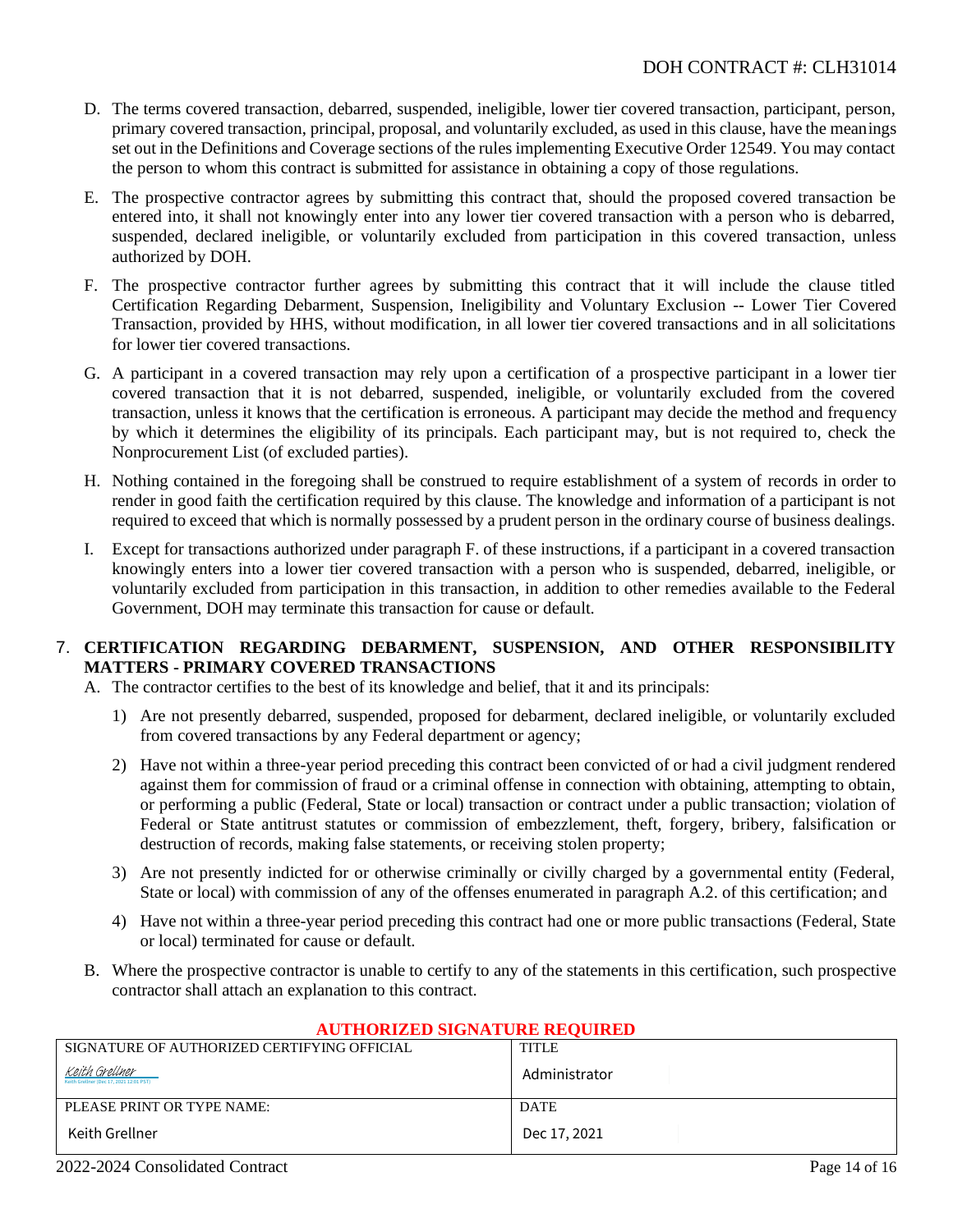## <span id="page-14-0"></span>**Federal Assurances – Non-Construction Programs**

Public reporting burden for this collection of information is estimated to average 15 minutes per response, including time for reviewing instructions, searching existing data sources, gathering and maintaining the data needed, and completing and reviewing the collection of information. Send comments regarding the burden estimate or any other aspect of this collection of information, including suggestions for reducing this burden, to the Office of Management and Budget, Paperwork Reduction Project (0348-0040), Washington, DC 20503.

## **PLEASE DO NOT RETURN YOUR COMPLETED FORM TO THE OFFICE OF MANAGEMENT AND BUDGET. SEND IT TO THE ADDRESS PROVIDED BY THE SPONSORING AGENCY.**

**Note:** Certain of these assurances may not be applicable to your project or program. If you have questions, please contact the awarding agency. Further, certain Federal awarding agencies may require applicants to certify to additional assurances. If such is the case, you will be notified.

As the duly authorized representative of the contractor, I certify that the contractor:

- 1. Has the legal authority to apply for Federal assistance, and the institutional, managerial and financial capability (including funds sufficient to pay the non-Federal share of project cost) to ensure proper planning, management, and completion of the project described in this application.
- 2. Will give the awarding agency, the Comptroller General of the United States, and if appropriate, the State, through any authorized representative, access to and the right to examine all records, books, papers, or documents related to the award; and will establish a proper accounting system in accordance with generally accepted accounting standards or agency directives.
- 3. Will establish safeguards to prohibit employees from using their positions for a purpose that constitutes or presents the appearance of personal or organizational conflict of interest, or personal gain.
- 4. Will initiate and complete the work within the applicable time frame after receipt of approval of the awarding agency.
- 5. Will comply with the Intergovernmental Personnel Act of 1970 (42 U.S.C. § 4728-4763) relating to prescribed standards for merit systems for programs funded under one of the 19 statutes or regulations specified in Appendix A of OPM's Standards for a Merit System of Personnel Administration (5 C.F.R. 900, Subpart F).
- 6. Will comply with all Federal statutes relating to nondiscrimination. These include but are not limited to: (a) Title VI of the Civil Rights Act of 1964 (P.L. 88-352) which prohibits discrimination on the basis of race, color or national origin; (b) Title IX of the Education Amendments of 1972, as amended (20 U.S.C. § 1681-1683, and 1685-1686), which prohibits discrimination on the basis of sex; (c) Section 504 of the Rehabilitation Act of 1973, as amended (29 U.S.C. § 794), which prohibits discrimination on the basis of handicaps; (d) the Age Discrimination Act of 1975, as amended (42 U.S.C. § 6101-6107), which prohibits discrimination on the basis of age; (e) the Drug Abuse Office and Treatment Act of 1972 (P.L. 92-255), as amended, relating to nondiscrimination on the basis of drug abuse; (f) the Comprehensive Alcohol Abuse and Alcoholism Prevention, Treatment and Rehabilitation Act of 1970 (P.L. 91-616), as amended, relating to nondiscrimination on the basis of alcohol abuse or alcoholism; (g) § 523 and 527 of the Public Health Service Act of 1912 (42 U.S.C. § 290 dd-3 and 290 ee-3), as amended, relating to confidentiality of alcohol and drug abuse patient records; (h) Title VIII of the Civil Rights Act of 1968 (42 U.S.C. § 3601 et seq.), as amended, relating to nondiscrimination in the sale, rental or financing of housing; (i) any other nondiscrimination provisions in the specific statute(s) under which application for Federal assistance is being made; and (j) the requirements of any other nondiscrimination statute(s) which may apply to the application.
- 7. Will comply, or has already complied, with the requirements of Titles II and III of the uniform Relocation Assistance and Real Property Acquisition Policies Act of 1970 (P.L. 91-646) which provide for fair and equitable treatment of persons displaced or whose property is acquired as a result of Federal or federally assisted programs. These requirements apply to all interests in real property acquired for project purposes regardless of Federal participation in purchases.
- 8. Will comply, as applicable, with the provisions of the Hatch Act (5 U.S.C. § 1501-1508 and 7324-7328) which limit the political activities of employees whose principal employment activities are funded in whole or in part with Federal funds.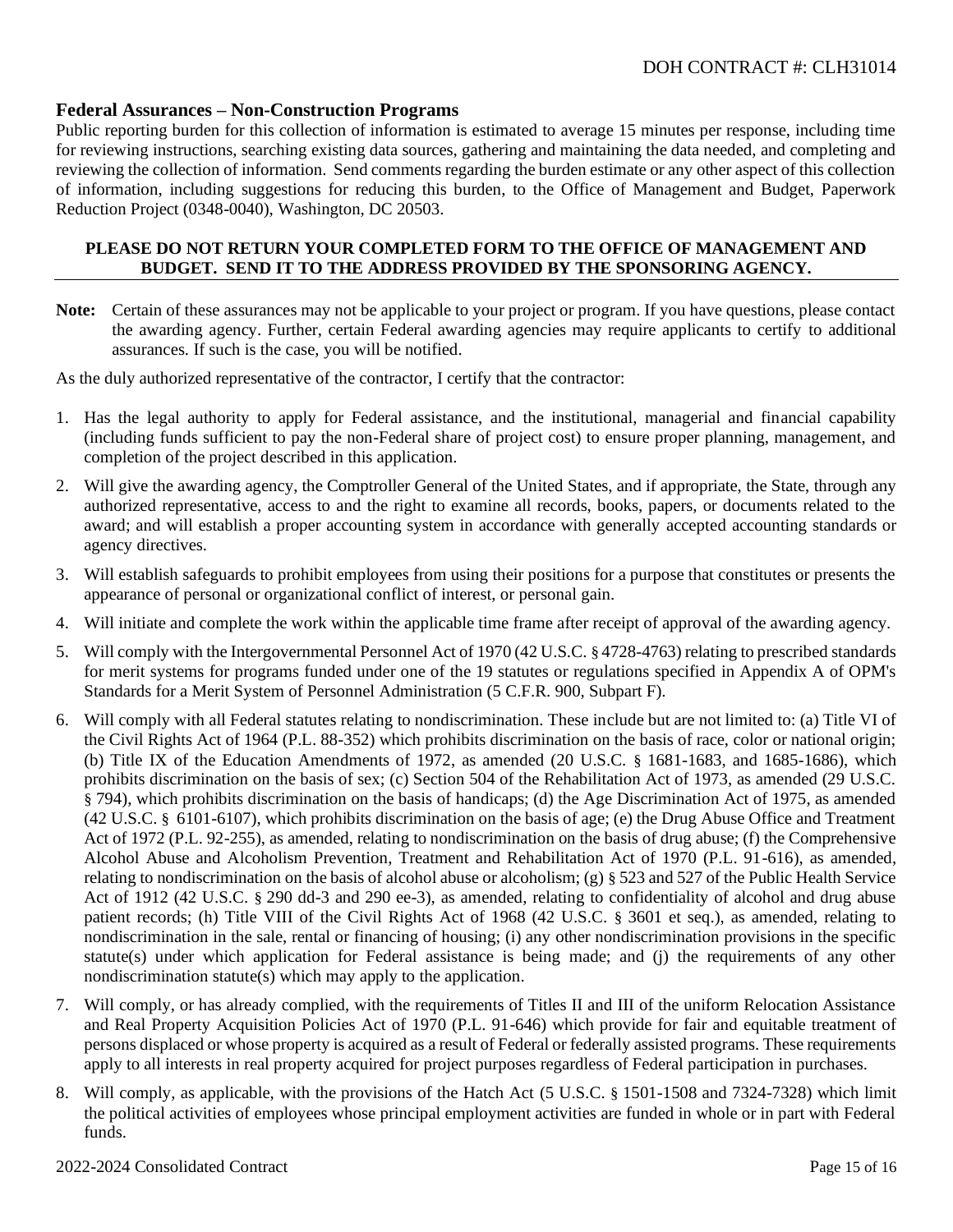- 9. Will comply, as applicable, with the provisions of the Davis-Bacon Act (40 U.S.C. § 276a to 276a-7), the Copeland Act (40 U.S.C. § 276c and 18 U.S.C. § 874) and the Contract Work Hours and Safety Standards Act (40 U.S.C. § 327-333), regarding labor standards for federally assisted construction sub-agreements.
- 10. Will comply, if applicable, with flood insurance purchase requirements of Section 102(a) of the Flood Disaster Protection Act of 1973 (P.L. 93-234) which requires recipients in a special flood hazard area to participate in the program and to purchase flood insurance if the total cost of insurable construction and acquisition is \$10,000 or more.
- 11. Will comply with environmental standards which may be prescribed pursuant to the following: (a) institution of environmental quality control measures under the National Environmental Policy Act of 1969 (P.L. 91-190) and Executive Order (EO) 11514; (b) notification of violating facilities pursuant to EO 11738; (c) protection of wetlands pursuant to EO 11990; (d) evaluation of flood hazards in floodplains in accordance with EO 11988; (e) assurance of project consistency with the approved State management program developed under the Coastal Zone Management Act of 1972 (16 U.S.C. § 1451 et seq.); (f) conformity of Federal actions to State (Clear Air) Implementation Plans under Section 176(c) of the Clean Air Act of 1955, as amended (42 U.S.C. § 7401 et seq.); (g) protection of underground sources of drinking water under the Safe Drinking Water Act of 1974, as amended, (P.L. 93-523); and (h) protection of endangered species under the Endangered Species Act of 1973, as amended, (P.L. 93-205).
- 12. Will comply with the Wild and Scenic Rivers Act of 1968 (16 U.S.C. § 1721 et seq.) related to protecting components or potential components of the national wild and scenic rivers system.
- 13. Will assist the awarding agency in assuring compliance with Section 106 of the National Historic Preservation Act of 1966, as amended (16 U.S.C. § 470), EO 11593 (identification and protection of historic properties), and the Archaeological and Historic Preservation Act of 1974 (16 U.S.C. § 469a-1 et seq.).
- 14. Will comply with P.L. 93-348 regarding the protection of human subjects involved in research, development, and related activities supported by this award of assistance.
- 15. Will comply with the Laboratory Animal Welfare Act of 1966 (P.L. 89-544, as amended, 7 U.S.C. § 2131 et seq.) pertaining to the care, handling, and treatment of warm-blooded animals held for research, teaching, or other activities supported by this award of assistance.
- 16. Will comply with the Lead-Based Paint Poisoning Prevention Act (42 U.S.C. § 4801 et seq.) which prohibits the use of lead-based paint in construction or rehabilitation of residence structures.
- 17. Will cause to be performed the required financial and compliance audits in accordance with the Single Audit Act Amendments of 1996 and OMB Uniform Guidance at 2 CFR 200, Subpart F.
- 18. Will comply with 2 CFR 200.216 Prohibition on certain telecommunications and video surveillance services or equipment – as amended effective August 13, 2020, and any amendments to this section thereafter.
- 19. Will comply with all applicable requirements of all other Federal laws, executive orders, regulations and policies governing this program.

## **AUTHORIZED SIGNATURE REQUIRED**

| SIGNATURE OF AUTHORIZED CERTIFYING OFFICIAL                      | <b>TITLE</b>  |
|------------------------------------------------------------------|---------------|
| <u>Keith Grellner</u><br>Keith Grellner (Dec 17, 2021 12:01 PST) | Administrator |
| PLEASE PRINT OR TYPE NAME:                                       | <b>DATE</b>   |
| Keith Grellner                                                   | Dec 17, 2021  |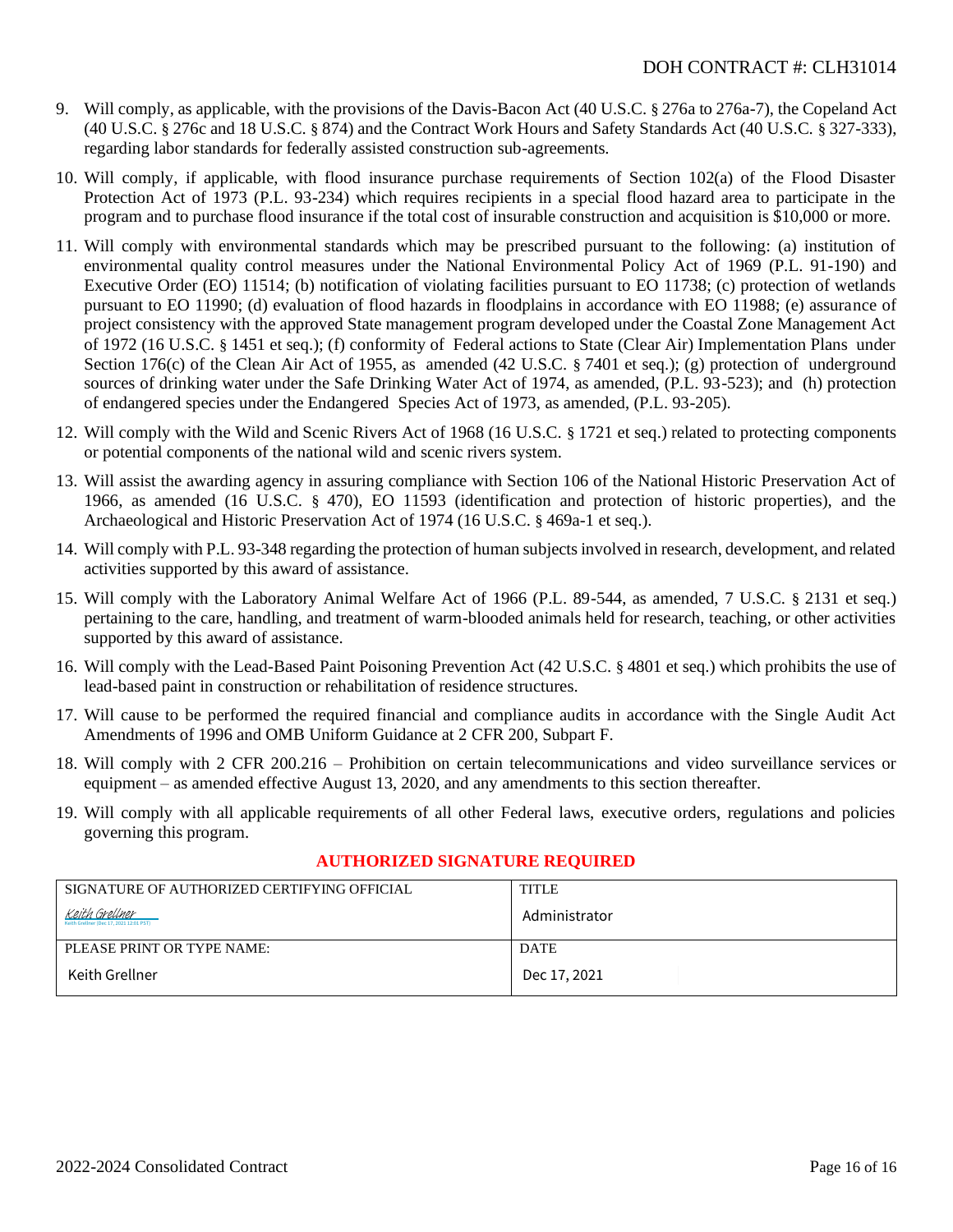## **Federal Funding Accountability and Transparency Act Data Collection Form**

This contract is supported by federal funds that require compliance with the Federal Funding Accountability and Transparency Act. The purpose of the Transparency Act is to make information available online so the public can see how federal funds are spent. To comply with the act and be eligible to enter into this contract, your organization must have a Data Universal Numbering System number (DUNS®). If you do not already have one, you may receive a DUNS® number free of charge by contacting Dun and Bradstreet at WWW.dnb.com. The Department of Health (DOH) also encourages registration with the System for Award Management (SAM) to reduce data entry by both DOH and your organization. You may register with SAM free of charge at www.sam.gov. Information about your organization and this contract will be reported by DOH to the federal government as required by P.L. 109-282. This information will then be made available to the public by the federal government on USASpending.gov.

## **SUBRECIPIENT**

|                                                                                                                                                                                                                                                                                                                                                                                                                                                                  | 1. Legal Name                                                                                                                                                                                                                                                                                                                                                                                                                                                                                                                                                                                                                                                                                                                                                                                                                          |                                                                                                     | 2. DUNS Number            |  |
|------------------------------------------------------------------------------------------------------------------------------------------------------------------------------------------------------------------------------------------------------------------------------------------------------------------------------------------------------------------------------------------------------------------------------------------------------------------|----------------------------------------------------------------------------------------------------------------------------------------------------------------------------------------------------------------------------------------------------------------------------------------------------------------------------------------------------------------------------------------------------------------------------------------------------------------------------------------------------------------------------------------------------------------------------------------------------------------------------------------------------------------------------------------------------------------------------------------------------------------------------------------------------------------------------------------|-----------------------------------------------------------------------------------------------------|---------------------------|--|
|                                                                                                                                                                                                                                                                                                                                                                                                                                                                  |                                                                                                                                                                                                                                                                                                                                                                                                                                                                                                                                                                                                                                                                                                                                                                                                                                        | <b>Kitsap Public Health District</b>                                                                | 169167202                 |  |
|                                                                                                                                                                                                                                                                                                                                                                                                                                                                  |                                                                                                                                                                                                                                                                                                                                                                                                                                                                                                                                                                                                                                                                                                                                                                                                                                        | 3. Principle Place of Performance                                                                   |                           |  |
|                                                                                                                                                                                                                                                                                                                                                                                                                                                                  |                                                                                                                                                                                                                                                                                                                                                                                                                                                                                                                                                                                                                                                                                                                                                                                                                                        | 345 6th Street, Suite 300                                                                           |                           |  |
|                                                                                                                                                                                                                                                                                                                                                                                                                                                                  | 3a. City                                                                                                                                                                                                                                                                                                                                                                                                                                                                                                                                                                                                                                                                                                                                                                                                                               |                                                                                                     | 3b. State                 |  |
|                                                                                                                                                                                                                                                                                                                                                                                                                                                                  |                                                                                                                                                                                                                                                                                                                                                                                                                                                                                                                                                                                                                                                                                                                                                                                                                                        | <b>Bremerton</b>                                                                                    | <b>WA</b>                 |  |
|                                                                                                                                                                                                                                                                                                                                                                                                                                                                  | $3c.$ Zip+4                                                                                                                                                                                                                                                                                                                                                                                                                                                                                                                                                                                                                                                                                                                                                                                                                            |                                                                                                     | 3d. Country               |  |
|                                                                                                                                                                                                                                                                                                                                                                                                                                                                  | 98337                                                                                                                                                                                                                                                                                                                                                                                                                                                                                                                                                                                                                                                                                                                                                                                                                                  |                                                                                                     | <b>United States</b>      |  |
|                                                                                                                                                                                                                                                                                                                                                                                                                                                                  |                                                                                                                                                                                                                                                                                                                                                                                                                                                                                                                                                                                                                                                                                                                                                                                                                                        | 4. Are you registered in SAM? $\triangleright$ YES (skip to signature block. Sign, date and return) | <b>NO</b>                 |  |
| 5.                                                                                                                                                                                                                                                                                                                                                                                                                                                               |                                                                                                                                                                                                                                                                                                                                                                                                                                                                                                                                                                                                                                                                                                                                                                                                                                        | In the preceding fiscal year did your organization:                                                 |                           |  |
|                                                                                                                                                                                                                                                                                                                                                                                                                                                                  | a. Receive 80% or more of annual gross revenue from federal contracts, subcontracts, grants, loans, subgrants, and/<br>or cooperative agreements; and<br>b. \$25,000,000 or more in annual gross revenues from federal contracts, subcontracts, grants, loans, subgrants, and/<br>or cooperative agreements; and<br>The public does not have access to this information about the compensation of the senior executives of your<br>c.<br>organization through periodic reports filed under section 13(a) or 15(d) of the Securities and Exchange Act of<br>1934 (15 U.S.C. §§ 78m(a), 78o(d) or section 6104 of the Internal Revenue Code of 1986.<br>NO (skip to signature block. Sign, date and return)<br>YES (You must report the names and total compensation of the top 5 highly compensated officials of your<br>organization). |                                                                                                     |                           |  |
|                                                                                                                                                                                                                                                                                                                                                                                                                                                                  |                                                                                                                                                                                                                                                                                                                                                                                                                                                                                                                                                                                                                                                                                                                                                                                                                                        | Name of Official                                                                                    | <b>Total Compensation</b> |  |
|                                                                                                                                                                                                                                                                                                                                                                                                                                                                  |                                                                                                                                                                                                                                                                                                                                                                                                                                                                                                                                                                                                                                                                                                                                                                                                                                        | 1.                                                                                                  |                           |  |
|                                                                                                                                                                                                                                                                                                                                                                                                                                                                  |                                                                                                                                                                                                                                                                                                                                                                                                                                                                                                                                                                                                                                                                                                                                                                                                                                        | 2.                                                                                                  |                           |  |
|                                                                                                                                                                                                                                                                                                                                                                                                                                                                  |                                                                                                                                                                                                                                                                                                                                                                                                                                                                                                                                                                                                                                                                                                                                                                                                                                        | 3.                                                                                                  |                           |  |
|                                                                                                                                                                                                                                                                                                                                                                                                                                                                  |                                                                                                                                                                                                                                                                                                                                                                                                                                                                                                                                                                                                                                                                                                                                                                                                                                        | 4.                                                                                                  |                           |  |
|                                                                                                                                                                                                                                                                                                                                                                                                                                                                  |                                                                                                                                                                                                                                                                                                                                                                                                                                                                                                                                                                                                                                                                                                                                                                                                                                        | 5.                                                                                                  |                           |  |
| Note: "Total compensation" for purposes of this requirement generally means the cash and non-cash value earned by the<br>executive during the past fiscal year and includes salary and bonus; awards of stock, stock options and stock appreciation<br>rights; and other compensation such as severance and termination payments, and value of life insurance paid on behalf of the<br>employee, and as otherwise provided by FFATA and applicable OMB guidance. |                                                                                                                                                                                                                                                                                                                                                                                                                                                                                                                                                                                                                                                                                                                                                                                                                                        |                                                                                                     |                           |  |
| By signing this document, the Authorized Representative attests to the information.                                                                                                                                                                                                                                                                                                                                                                              |                                                                                                                                                                                                                                                                                                                                                                                                                                                                                                                                                                                                                                                                                                                                                                                                                                        |                                                                                                     |                           |  |
|                                                                                                                                                                                                                                                                                                                                                                                                                                                                  |                                                                                                                                                                                                                                                                                                                                                                                                                                                                                                                                                                                                                                                                                                                                                                                                                                        | Subrecipient' s Authorized Representative Sign & Date<br>Keith Grellner<br>12/17/21                 |                           |  |

| Name of Official | <b>Total Compensation</b> |
|------------------|---------------------------|
| . .              |                           |
| Ż.               |                           |
|                  |                           |
| 4.               |                           |
|                  |                           |

#### **By signing this document, the Authorized Representative attests to the information.**

## **DOH will not endorse your subaward until this form is completed and returned.**